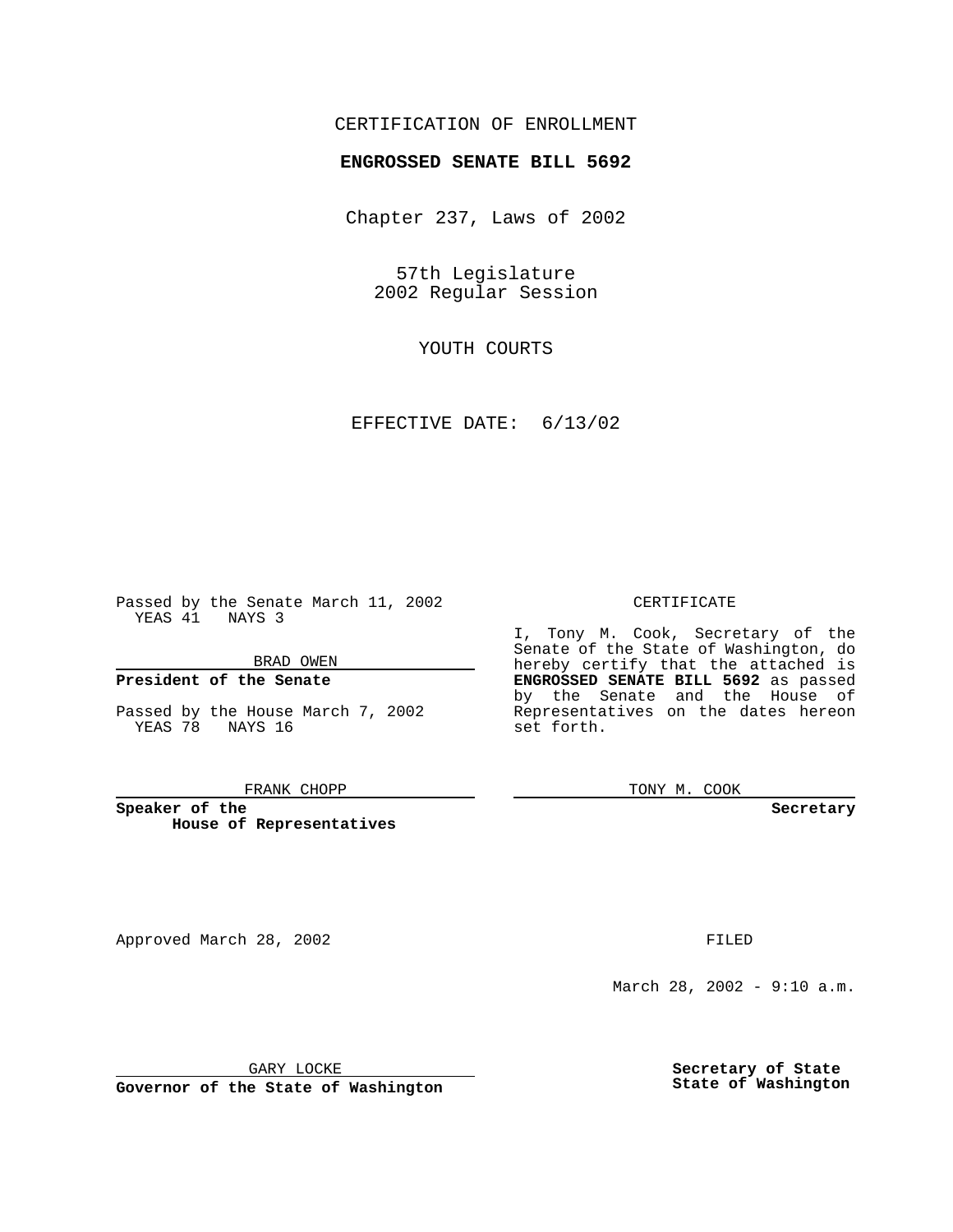## **ENGROSSED SENATE BILL 5692** \_\_\_\_\_\_\_\_\_\_\_\_\_\_\_\_\_\_\_\_\_\_\_\_\_\_\_\_\_\_\_\_\_\_\_\_\_\_\_\_\_\_\_\_\_\_\_

\_\_\_\_\_\_\_\_\_\_\_\_\_\_\_\_\_\_\_\_\_\_\_\_\_\_\_\_\_\_\_\_\_\_\_\_\_\_\_\_\_\_\_\_\_\_\_

### AS AMENDED BY THE HOUSE

Passed Legislature - 2002 Regular Session

**State of Washington 57th Legislature 2001 Regular Session**

**By** Senators Costa, Long, Hargrove, Rasmussen and Kohl-Welles

Read first time 01/31/2001. Referred to Committee on Human Services & Corrections.

 AN ACT Relating to authorizing the participation of youth as decision makers in dispositions of minor offenses and rules violations; amending RCW 13.40.020, 13.40.080, 9.94A.850, 13.40.250, and 46.63.040; adding new sections to chapter 13.40 RCW; adding a new section to chapter 28A.300 RCW; adding a new section to chapter 28A.320 RCW; and adding a new chapter to Title 3 RCW.

BE IT ENACTED BY THE LEGISLATURE OF THE STATE OF WASHINGTON:

 NEW SECTION. **Sec. 1.** The definitions in this section apply throughout this chapter unless the context clearly requires otherwise. (1) "Court" when used without further qualification means the district court under chapter 3.30 RCW, the municipal department under chapter 3.46 RCW, or the municipal court under chapter 3.50 or 35.20 RCW.

 (2) "Traffic infraction" means those acts defined as traffic infractions by RCW 46.63.020.

 (3) "Youth court" means an alternative method of hearing and disposing of traffic infractions for juveniles age sixteen or seventeen.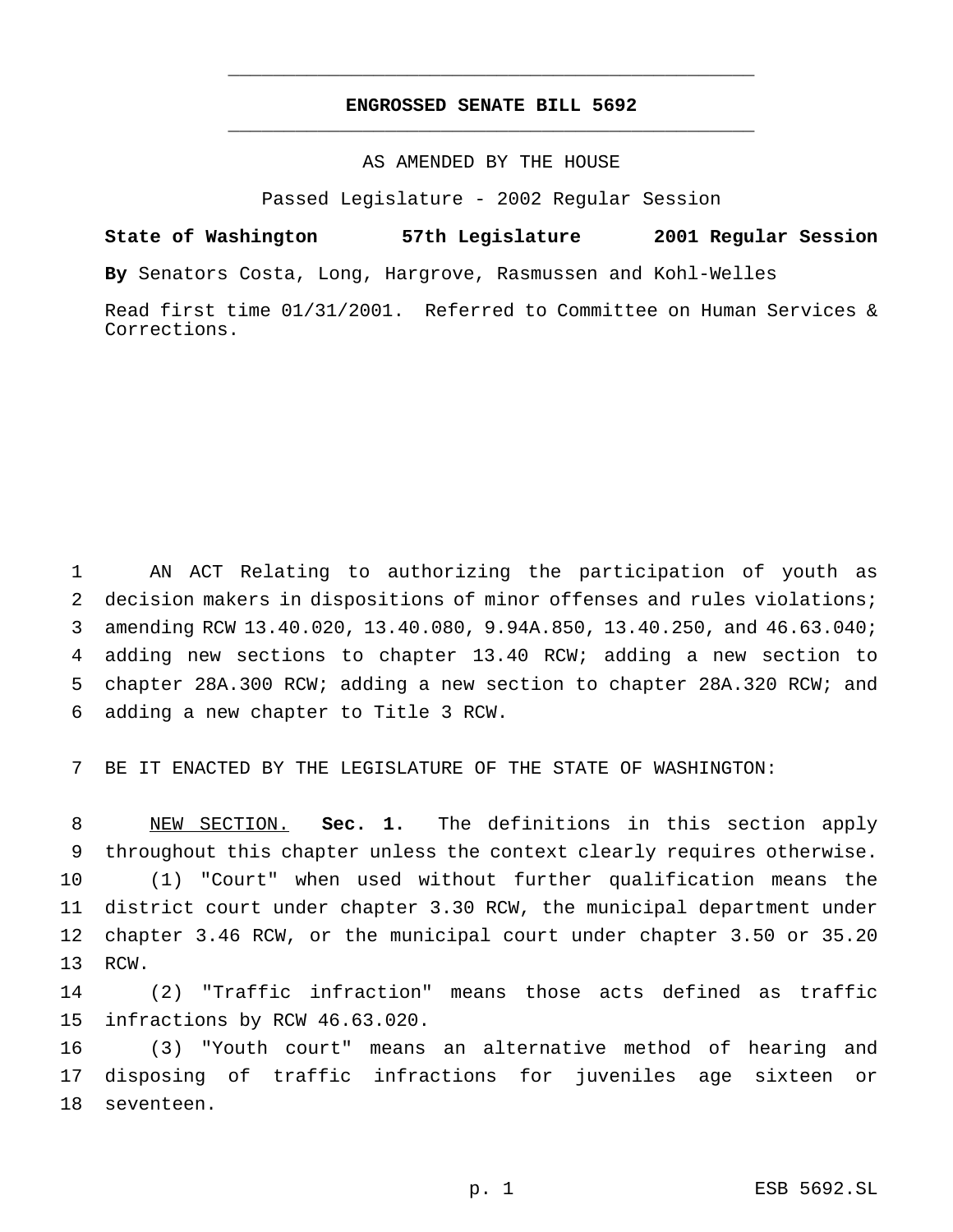NEW SECTION. **Sec. 2.** (1) A court created under chapter 3.30, 3.46, 3.50, or 35.20 RCW may create a youth court. The youth court shall have jurisdiction over traffic infractions alleged to have been committed by juveniles age sixteen or seventeen. The court may refer a juvenile to the youth court upon request of any party or upon its own motion. However, a juvenile shall not be required under this section to have his or her traffic infraction referred to or disposed of by a youth court.

(2) To be referred to a youth court, a juvenile:

 (a) May not have had a prior traffic infraction referred to a youth court;

 (b) May not be under the jurisdiction of any court for a violation of any provision of Title 46 RCW;

 (c) May not have any convictions for a violation of any provision of Title 46 RCW; and

 (d) Must acknowledge that there is a high likelihood that he or she would be found to have committed the traffic infraction.

 NEW SECTION. **Sec. 3.** (1) A youth court agreement shall be a contract between a juvenile accused of a traffic infraction and a court whereby the juvenile agrees to fulfill certain conditions imposed by a youth court in lieu of a determination that a traffic infraction occurred. Such agreements may be entered into only after the law enforcement authority has determined that probable cause exists to believe that a traffic infraction has been committed and that the juvenile committed it. A youth court agreement shall be reduced to writing and signed by the court and the youth accepting the terms of the agreement. Such agreements shall be entered into as expeditiously as possible.

 (2) Conditions imposed on a juvenile by a youth court shall be limited to one or more of the following:

 (a) Community service not to exceed one hundred fifty hours, not to be performed during school hours if the juvenile is attending school; (b) Attendance at defensive driving school or driver improvement education classes or, in the discretion of the court, a like means of fulfilling this condition. The state shall not be liable for costs resulting from the youth court or the conditions imposed upon the 37 juvenile by the youth court;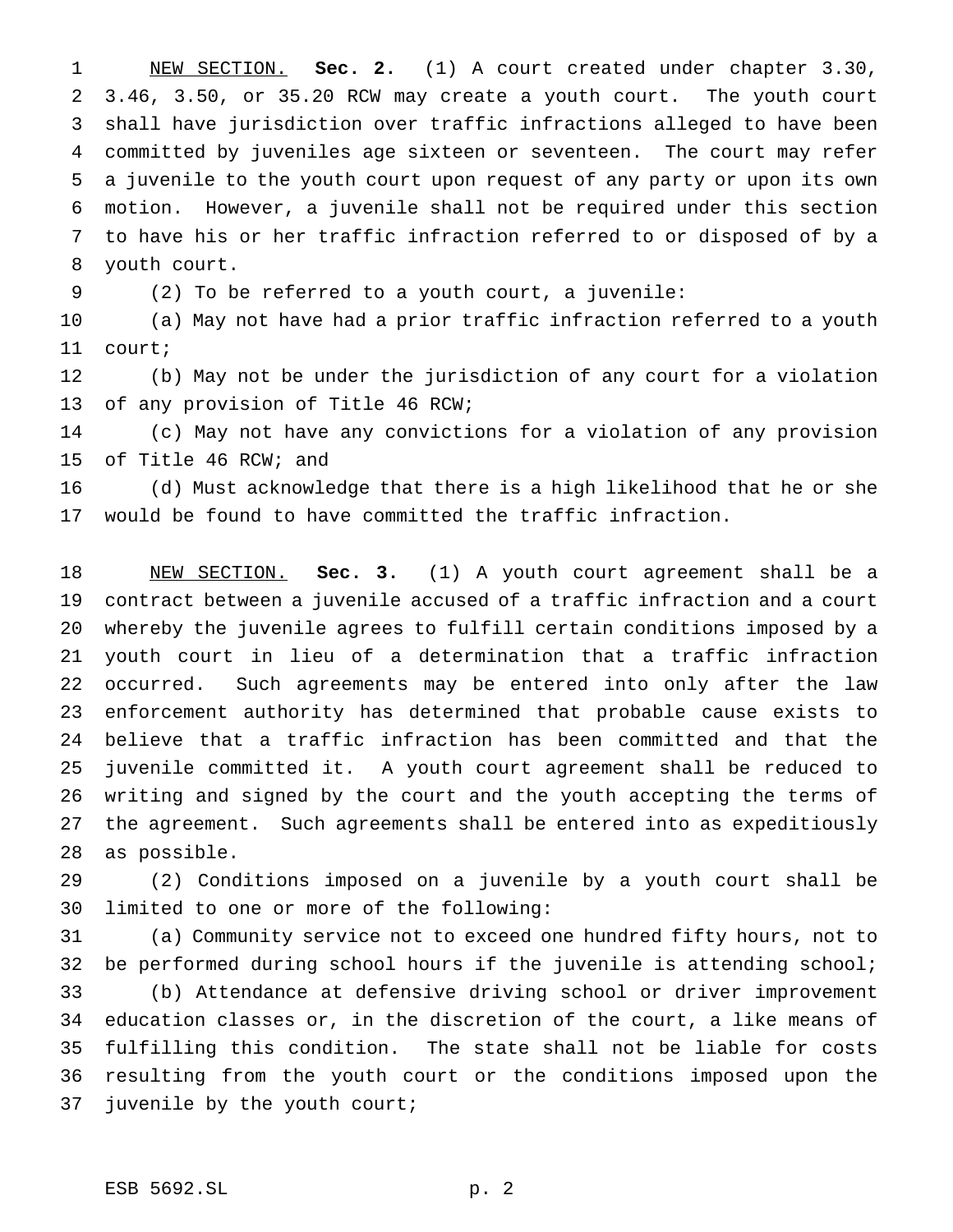(c) A monetary penalty, not to exceed one hundred dollars. All monetary penalties assessed and collected under this section shall be deposited and distributed in the same manner as costs, fines, forfeitures, and penalties are assessed and collected under RCW 2.68.040, 3.46.120, 3.50.100, 3.62.020, 3.62.040, 35.20.220, and 46.63.110(6), regardless of the juvenile's successful or unsuccessful completion of the youth court agreement;

 (d) Requirements to remain during specified hours at home, school, or work, and restrictions on leaving or entering specified geographical areas;

(e) Participating in law-related education classes;

12 (f) Providing periodic reports to the youth court or the court;

(g) Participating in mentoring programs;

(h) Serving as a participant in future youth court proceedings;

(i) Writing apology letters; or

(j) Writing essays.

 (3) Youth courts may require that the youth pay any costs associated with conditions imposed upon the youth by the youth court.

 (a) A youth court disposition shall be completed within one hundred eighty days from the date of referral.

 (b) The court, as specified in section 2 of this act, shall monitor the successful or unsuccessful completion of the disposition.

 (4) A youth court agreement may extend beyond the eighteenth birthday of the youth.

 (5) Any juvenile who is, or may be, referred to a youth court shall be afforded due process in all contacts with the youth court regardless of whether the juvenile is accepted by the youth court or whether the youth court program is successfully completed. Such due process shall include, but not be limited to, the following:

 (a) A written agreement shall be executed stating all conditions in clearly understandable language and the action that will be taken by the court upon successful or unsuccessful completion of the agreement;

 (b) Violation of the terms of the agreement shall be the only grounds for termination.

 (6) The youth court shall, subject to available funds, be responsible for providing interpreters when juveniles need interpreters to effectively communicate during youth court hearings or negotiations. (7) The court shall be responsible for advising a juvenile of his or her rights as provided in this chapter.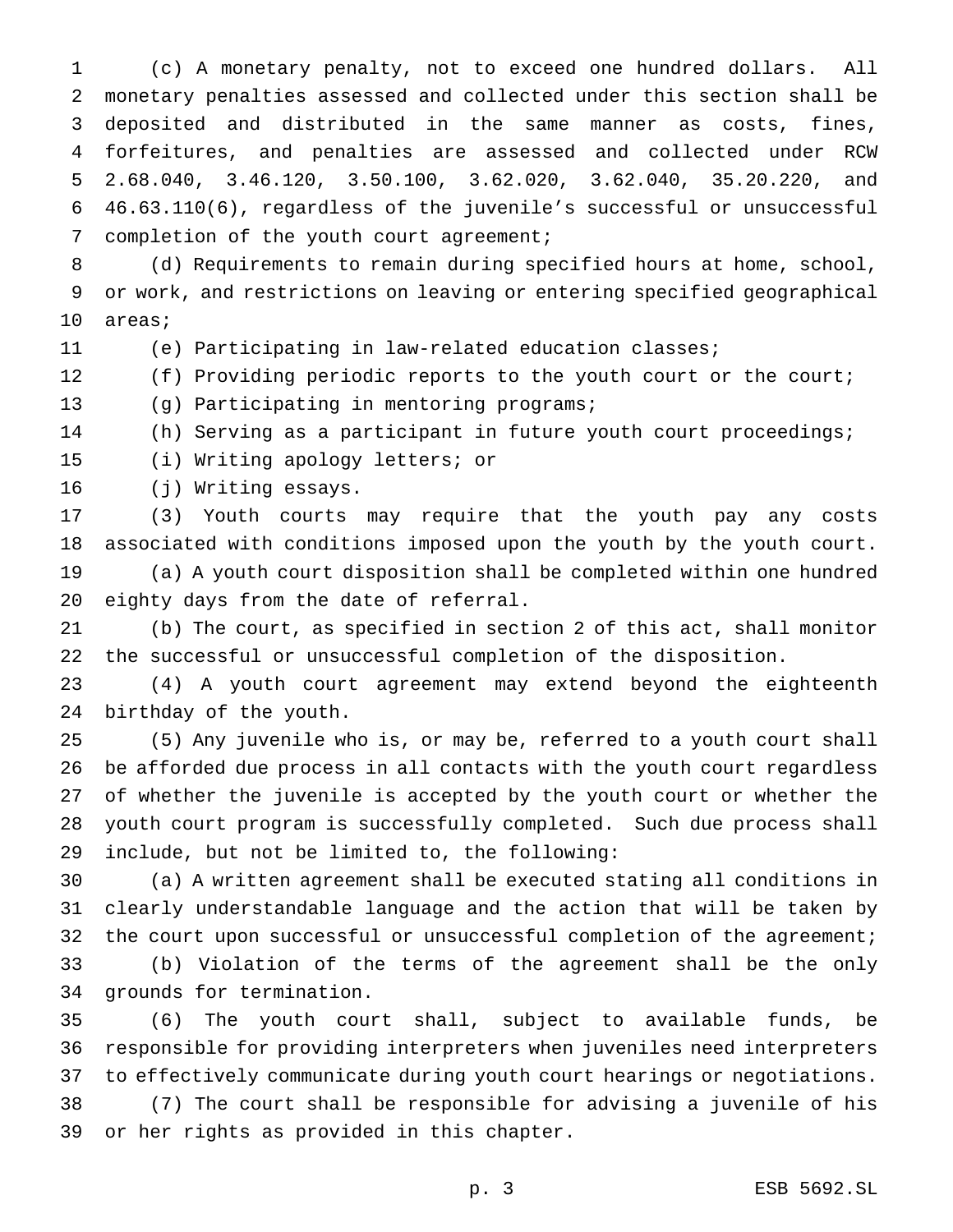(8) When a juvenile enters into a youth court agreement, the court may receive only the following information for dispositional purposes: (a) The fact that a traffic infraction was alleged to have been

committed;

(b) The fact that a youth court agreement was entered into;

(c) The juvenile's obligations under such agreement;

 (d) Whether the juvenile performed his or her obligations under 8 such agreement; and

(e) The facts of the alleged traffic infraction.

 (9) A court may refuse to enter into a youth court agreement with a juvenile. When a court refuses to enter a youth court agreement with a juvenile, it shall set the matter for hearing in accordance with all applicable court rules and statutory provisions governing the hearing and disposition of traffic infractions.

 (10) If a monetary penalty required by a youth court agreement cannot reasonably be paid due to a lack of financial resources of the youth, the court may convert any or all of the monetary penalty into community service. The modification of the youth court agreement shall be in writing and signed by the juvenile and the court. The number of hours of community service in lieu of a monetary penalty shall be converted at the rate of the prevailing state minimum wage per hour.

 NEW SECTION. **Sec. 4.** Youth courts provide a disposition method for cases involving juveniles alleged to have committed traffic infractions, in which participants, under the supervision of the court, may serve in various capacities within the youth court, acting in the role of jurors, lawyers, bailiffs, clerks, and judges. Youth courts have no jurisdiction except as provided for in this chapter. Youth courts are not courts established under Article IV of the state Constitution.

 NEW SECTION. **Sec. 5.** The administrative office of the courts shall encourage the courts to work with cities, counties, and schools to implement, expand, or use youth court programs for juveniles who commit traffic infractions. Program operations of youth court programs may be funded by government and private grants. Youth court programs are limited to those that: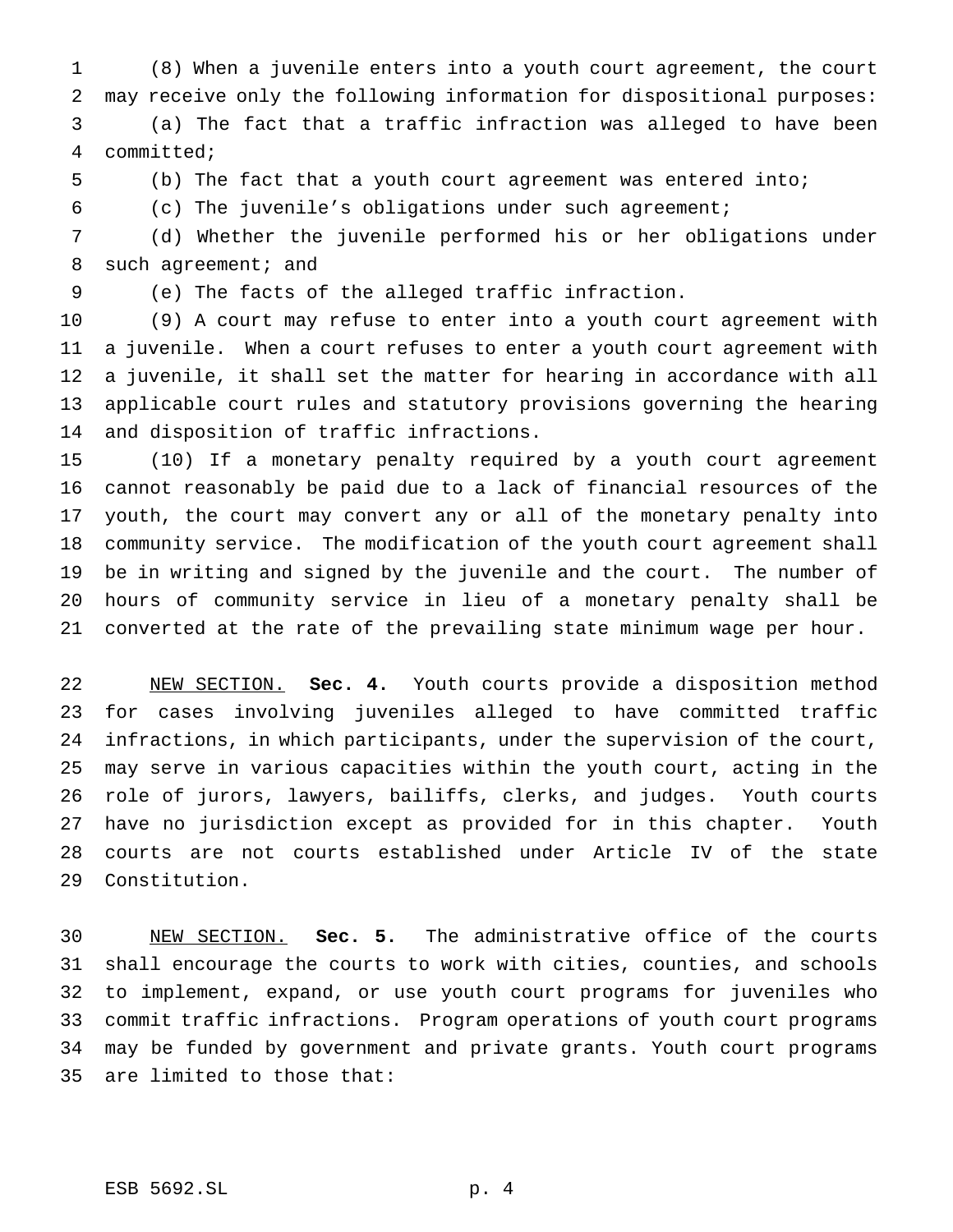(1) Are developed using the guidelines for creating and operating youth court programs developed by nationally recognized experts in youth court projects;

 (2) Target youth ages sixteen and seventeen who are alleged to have committed a traffic infraction; and

(3) Emphasize the following principles:

(a) Youth must be held accountable for their problem behavior;

 (b) Youth must be educated about the impact their actions have on themselves and others including their victims, their families, and their community;

 (c) Youth must develop skills to resolve problems with their peers more effectively; and

 (d) Youth should be provided a meaningful forum to practice and enhance newly developed skills.

 NEW SECTION. **Sec. 6.** A court may require that a youth pay a nonrefundable fee, not exceeding thirty dollars, to cover the costs of administering the program. The fee may be reduced or waived for a participant. Fees shall be paid to and accounted for by the court. The fees collected under this section shall not constitute "certain costs" as defined in RCW 3.46.120(2), 3.50.100(2), 3.62.020(2), 3.62.040(2), and 35.20.220(2).

 **Sec. 7.** RCW 13.40.020 and 1997 c 338 s 10 are each amended to read as follows:

For the purposes of this chapter:

 (1) "Community-based rehabilitation" means one or more of the following: Employment; attendance of information classes; literacy 27 classes; counseling, outpatient substance abuse treatment programs, outpatient mental health programs, anger management classes, education or outpatient treatment programs to prevent animal cruelty, or other services; or attendance at school or other educational programs appropriate for the juvenile as determined by the school district. Placement in community-based rehabilitation programs is subject to available funds;

 (2) Community-based sanctions may include one or more of the following:

(a) A fine, not to exceed five hundred dollars;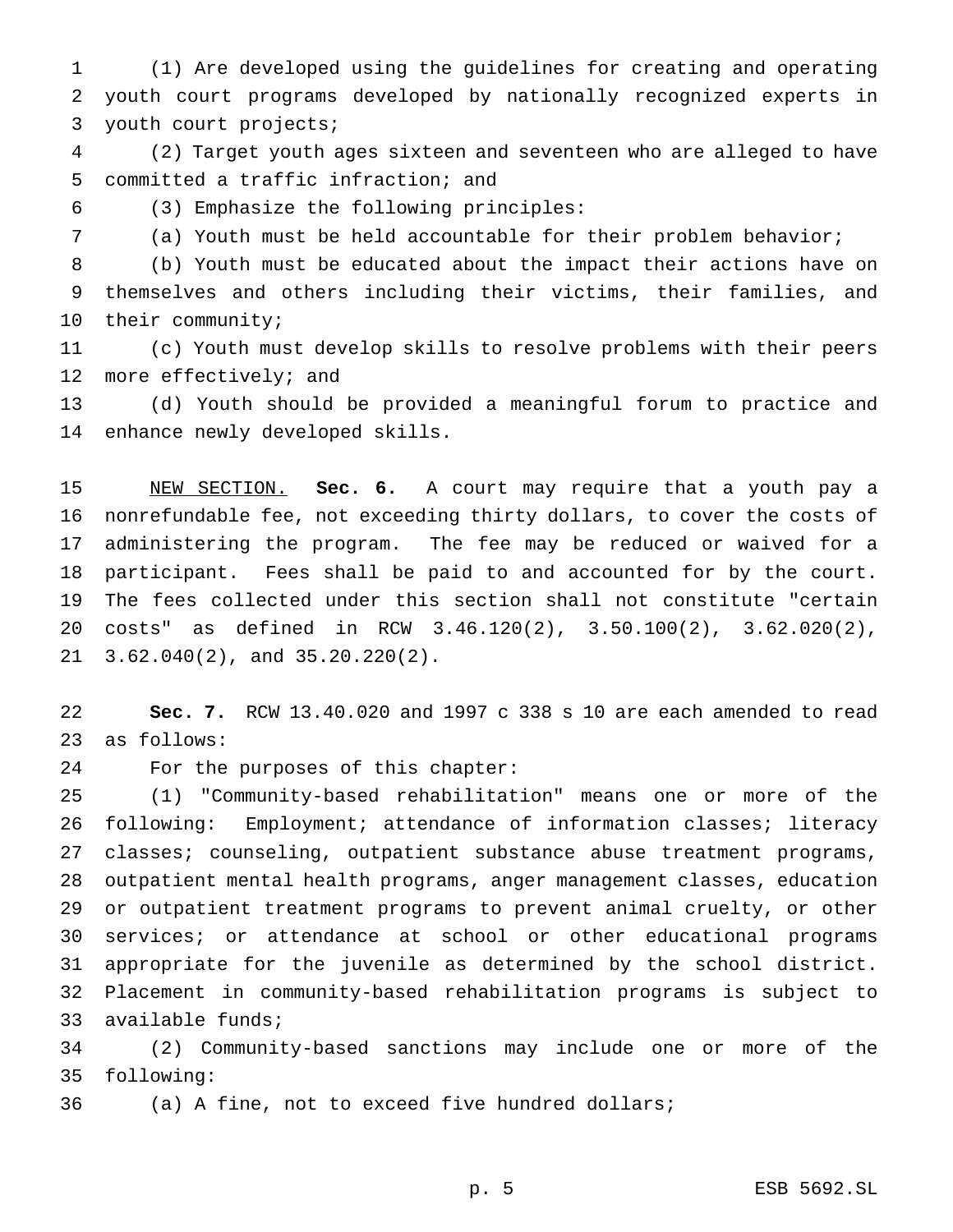(b) Community service not to exceed one hundred fifty hours of service;

 (3) "Community service" means compulsory service, without compensation, performed for the benefit of the community by the offender as punishment for committing an offense. Community service may be performed through public or private organizations or through work crews;

 (4) "Community supervision" means an order of disposition by the court of an adjudicated youth not committed to the department or an order granting a deferred disposition. A community supervision order for a single offense may be for a period of up to two years for a sex offense as defined by RCW 9.94A.030 and up to one year for other offenses. As a mandatory condition of any term of community supervision, the court shall order the juvenile to refrain from committing new offenses. As a mandatory condition of community supervision, the court shall order the juvenile to comply with the mandatory school attendance provisions of chapter 28A.225 RCW and to inform the school of the existence of this requirement. Community supervision is an individualized program comprised of one or more of the following:

(a) Community-based sanctions;

(b) Community-based rehabilitation;

(c) Monitoring and reporting requirements;

24 (d) Posting of a probation bond;

 (5) "Confinement" means physical custody by the department of social and health services in a facility operated by or pursuant to a contract with the state, or physical custody in a detention facility operated by or pursuant to a contract with any county. The county may operate or contract with vendors to operate county detention facilities. The department may operate or contract to operate detention facilities for juveniles committed to the department. Pretrial confinement or confinement of less than thirty-one days imposed as part of a disposition or modification order may be served consecutively or intermittently, in the discretion of the court;

 (6) "Court," when used without further qualification, means the juvenile court judge(s) or commissioner(s);

 (7) "Criminal history" includes all criminal complaints against the respondent for which, prior to the commission of a current offense: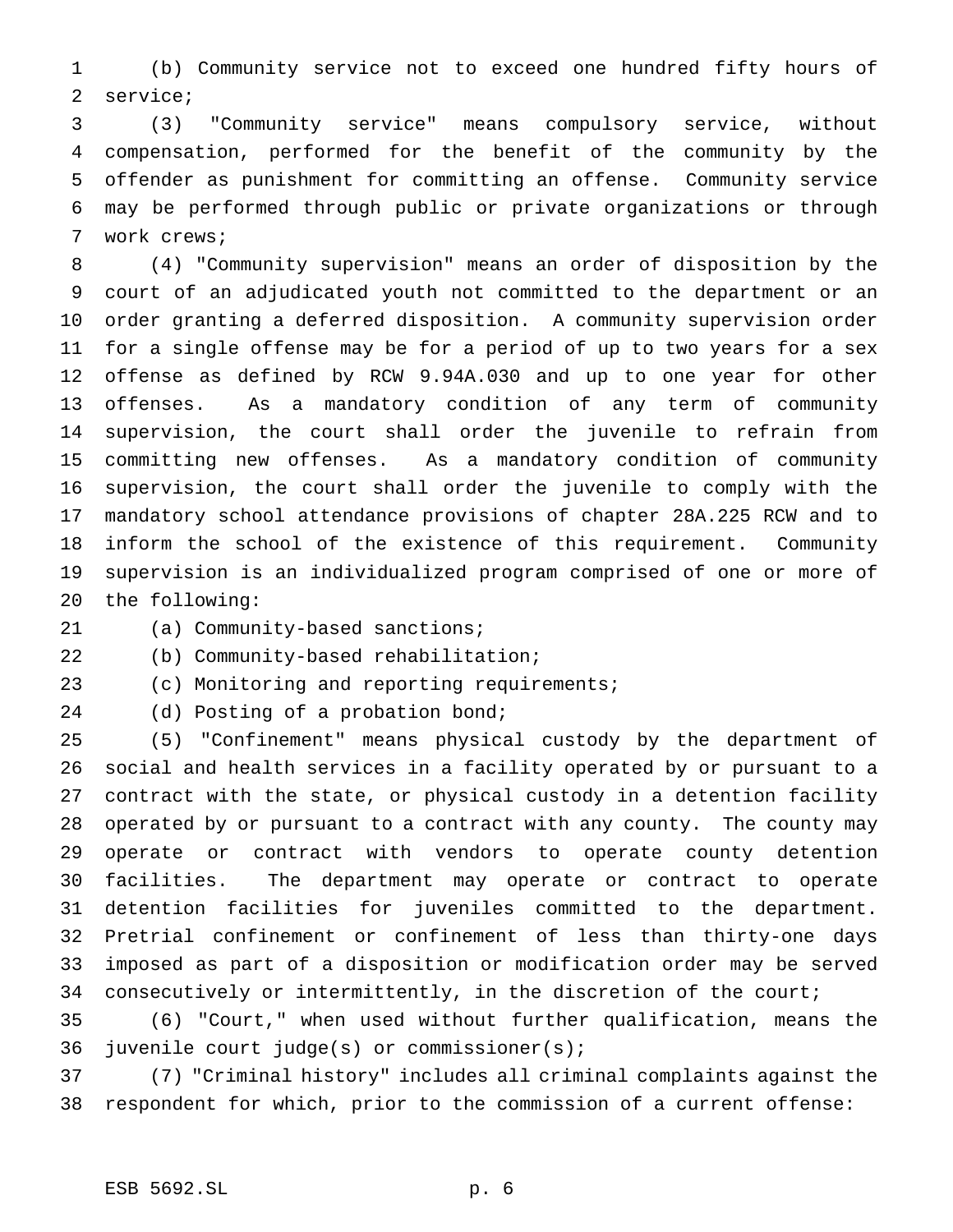(a) The allegations were found correct by a court. If a respondent is convicted of two or more charges arising out of the same course of conduct, only the highest charge from among these shall count as an offense for the purposes of this chapter; or

 (b) The criminal complaint was diverted by a prosecutor pursuant to the provisions of this chapter on agreement of the respondent and after an advisement to the respondent that the criminal complaint would be considered as part of the respondent's criminal history. A successfully completed deferred adjudication that was entered before July 1, 1998, or a deferred disposition shall not be considered part of the respondent's criminal history;

 (8) "Department" means the department of social and health services;

 (9) "Detention facility" means a county facility, paid for by the county, for the physical confinement of a juvenile alleged to have committed an offense or an adjudicated offender subject to a disposition or modification order. "Detention facility" includes county group homes, inpatient substance abuse programs, juvenile basic training camps, and electronic monitoring;

 (10) "Diversion unit" means any probation counselor who enters into a diversion agreement with an alleged youthful offender, or any other 22 person, community accountability board, youth court under the 23 supervision of the juvenile court, or other entity except a law enforcement official or entity, with whom the juvenile court administrator has contracted to arrange and supervise such agreements pursuant to RCW 13.40.080, or any person, community accountability board, or other entity specially funded by the legislature to arrange and supervise diversion agreements in accordance with the requirements of this chapter. For purposes of this subsection, "community accountability board" means a board comprised of members of the local community in which the juvenile offender resides. The superior court shall appoint the members. The boards shall consist of at least three and not more than seven members. If possible, the board should include a variety of representatives from the community, such as a law enforcement officer, teacher or school administrator, high school student, parent, and business owner, and should represent the cultural diversity of the local community;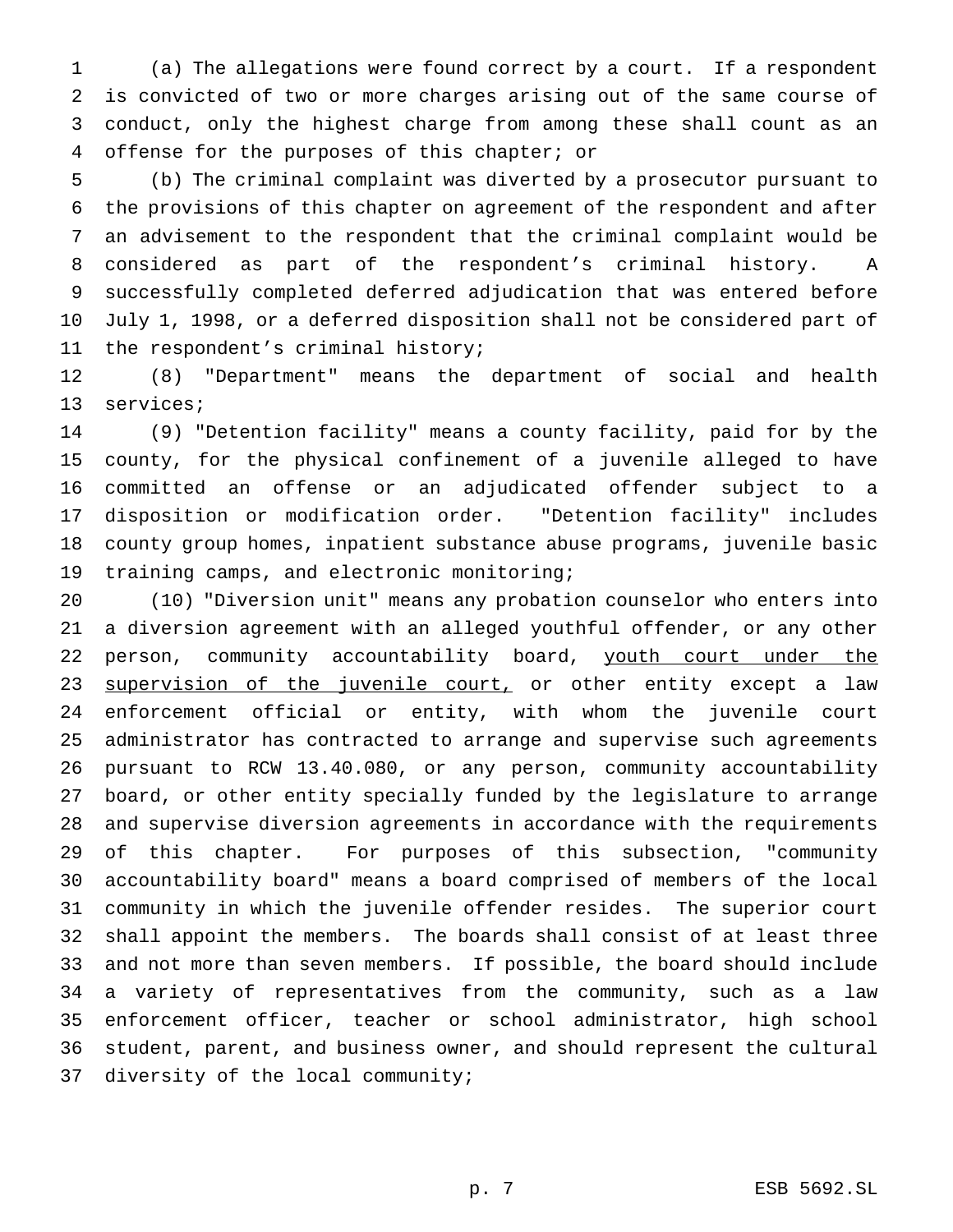(11) "Foster care" means temporary physical care in a foster family home or group care facility as defined in RCW 74.15.020 and licensed by the department, or other legally authorized care;

 (12) "Institution" means a juvenile facility established pursuant to chapters 72.05 and 72.16 through 72.20 RCW;

 (13) "Intensive supervision program" means a parole program that requires intensive supervision and monitoring, offers an array of individualized treatment and transitional services, and emphasizes community involvement and support in order to reduce the likelihood a juvenile offender will commit further offenses;

 (14) "Juvenile," "youth," and "child" mean any individual who is under the chronological age of eighteen years and who has not been previously transferred to adult court pursuant to RCW 13.40.110 or who is otherwise under adult court jurisdiction;

 (15) "Juvenile offender" means any juvenile who has been found by the juvenile court to have committed an offense, including a person eighteen years of age or older over whom jurisdiction has been extended under RCW 13.40.300;

 (16) "Local sanctions" means one or more of the following: (a) 0-30 days of confinement; (b) 0-12 months of community supervision; (c) 0-150 hours of community service; or (d) \$0-\$500 fine;

 (17) "Manifest injustice" means a disposition that would either impose an excessive penalty on the juvenile or would impose a serious, 24 and clear danger to society in light of the purposes of this chapter; (18) "Monitoring and reporting requirements" means one or more of the following: Curfews; requirements to remain at home, school, work, or court-ordered treatment programs during specified hours; restrictions from leaving or entering specified geographical areas; requirements to report to the probation officer as directed and to remain under the probation officer's supervision; and other conditions or limitations as the court may require which may not include confinement;

 (19) "Offense" means an act designated a violation or a crime if committed by an adult under the law of this state, under any ordinance of any city or county of this state, under any federal law, or under the law of another state if the act occurred in that state;

 (20) "Probation bond" means a bond, posted with sufficient security by a surety justified and approved by the court, to secure the offender's appearance at required court proceedings and compliance with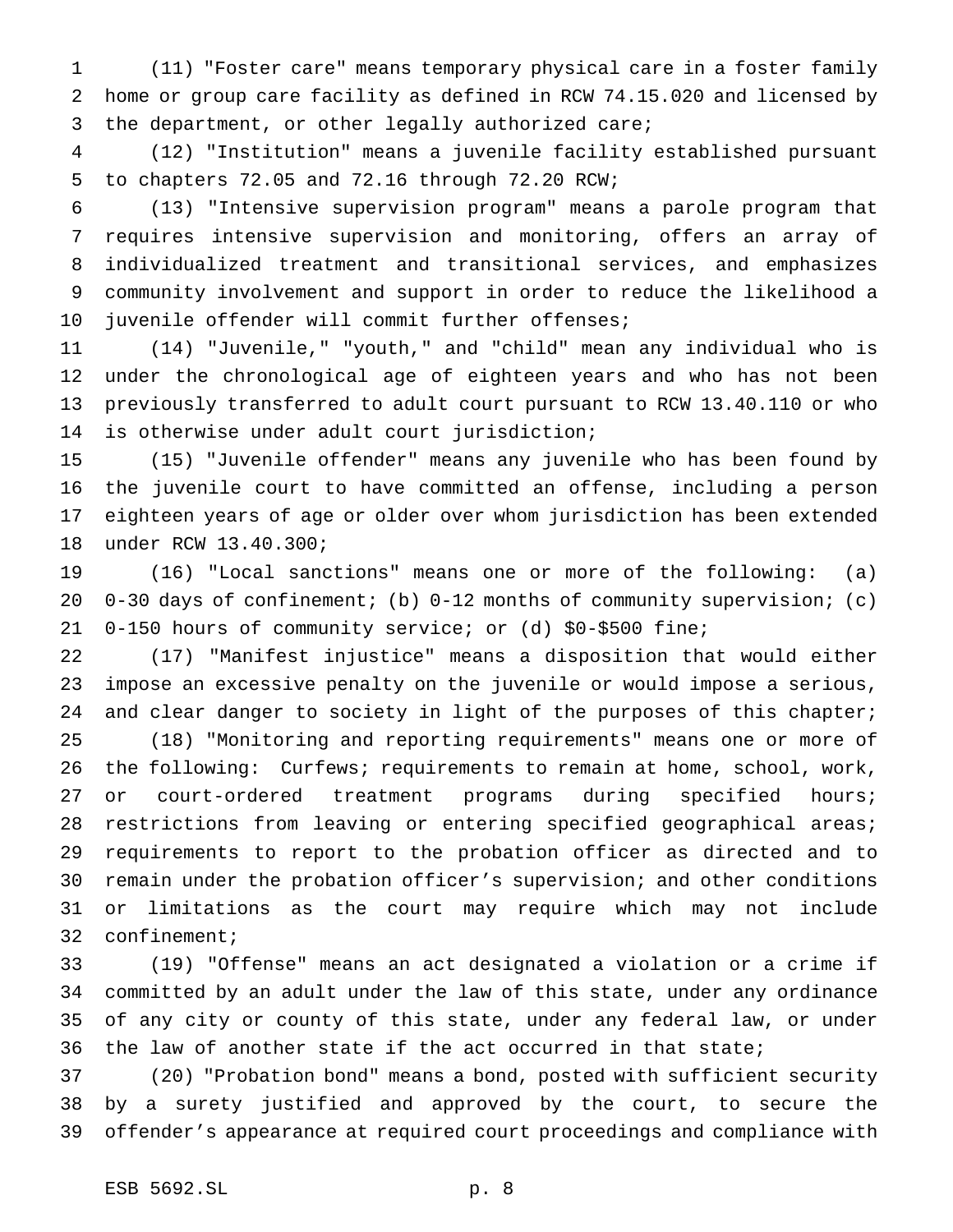court-ordered community supervision or conditions of release ordered pursuant to RCW 13.40.040 or 13.40.050. It also means a deposit of cash or posting of other collateral in lieu of a bond if approved by the court;

 (21) "Respondent" means a juvenile who is alleged or proven to have committed an offense;

 (22) "Restitution" means financial reimbursement by the offender to the victim, and shall be limited to easily ascertainable damages for injury to or loss of property, actual expenses incurred for medical treatment for physical injury to persons, lost wages resulting from physical injury, and costs of the victim's counseling reasonably related to the offense if the offense is a sex offense. Restitution shall not include reimbursement for damages for mental anguish, pain and suffering, or other intangible losses. Nothing in this chapter shall limit or replace civil remedies or defenses available to the victim or offender;

 (23) "Secretary" means the secretary of the department of social and health services. "Assistant secretary" means the assistant secretary for juvenile rehabilitation for the department;

 (24) "Services" means services which provide alternatives to incarceration for those juveniles who have pleaded or been adjudicated guilty of an offense or have signed a diversion agreement pursuant to this chapter;

 (25) "Sex offense" means an offense defined as a sex offense in RCW 9.94A.030;

 (26) "Sexual motivation" means that one of the purposes for which the respondent committed the offense was for the purpose of his or her sexual gratification;

 (27) "Surety" means an entity licensed under state insurance laws or by the state department of licensing, to write corporate, property, or probation bonds within the state, and justified and approved by the superior court of the county having jurisdiction of the case;

 (28) "Violation" means an act or omission, which if committed by an adult, must be proven beyond a reasonable doubt, and is punishable by sanctions which do not include incarceration;

 (29) "Violent offense" means a violent offense as defined in RCW 9.94A.030.

 (30) "Youth court" means a diversion unit under the supervision of the juvenile court.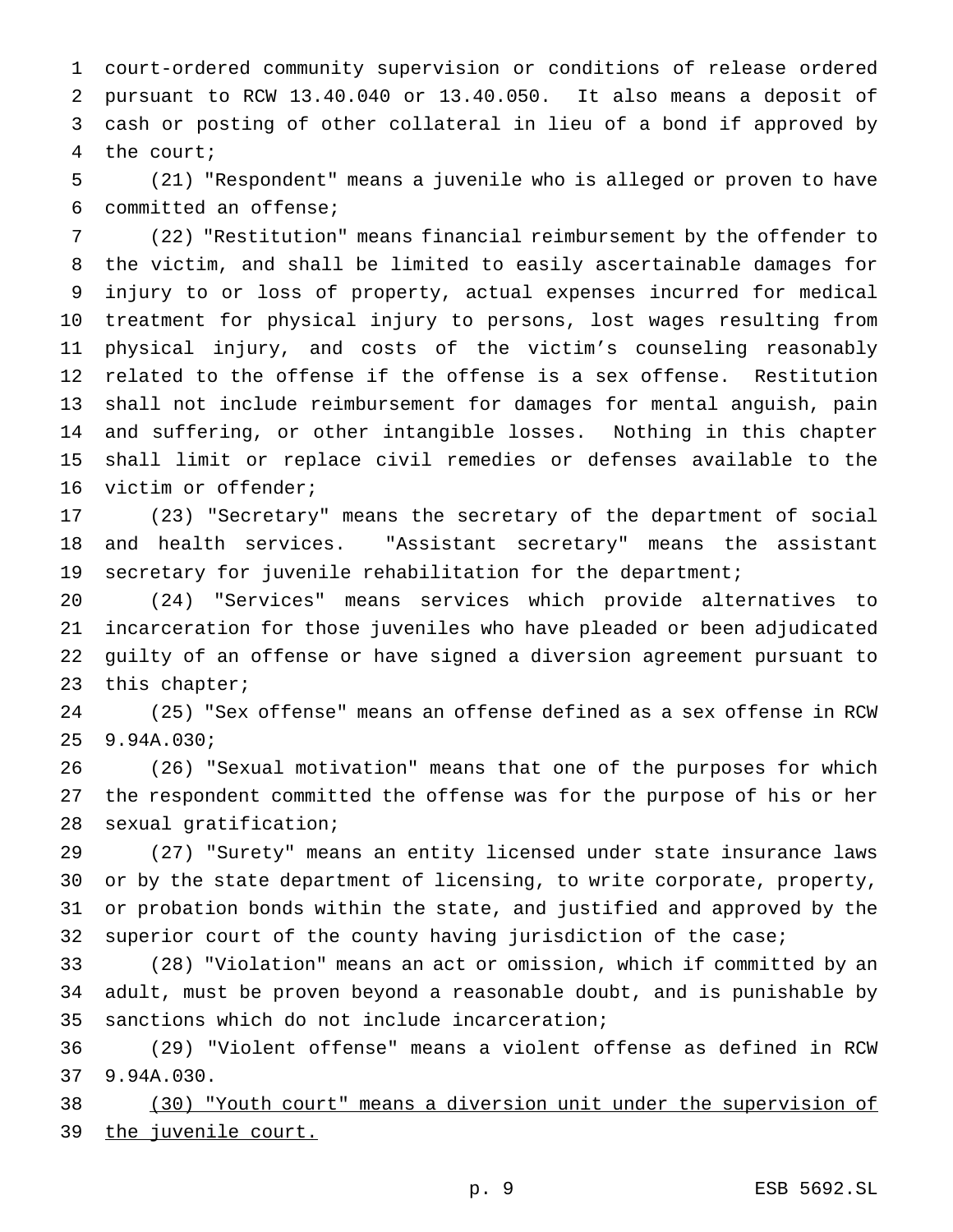**Sec. 8.** RCW 13.40.080 and 1999 c 91 s 1 are each amended to read as follows:

 (1) A diversion agreement shall be a contract between a juvenile 4 accused of an offense and a ((diversionary)) diversion unit whereby the juvenile agrees to fulfill certain conditions in lieu of prosecution. Such agreements may be entered into only after the prosecutor, or probation counselor pursuant to this chapter, has determined that probable cause exists to believe that a crime has been committed and that the juvenile committed it. Such agreements shall be entered into as expeditiously as possible.

 (2) A diversion agreement shall be limited to one or more of the following:

 (a) Community service not to exceed one hundred fifty hours, not to be performed during school hours if the juvenile is attending school; (b) Restitution limited to the amount of actual loss incurred by  $(\theta)$ ) any victim;

 (c) Attendance at up to ten hours of counseling and/or up to twenty hours of educational or informational sessions at a community agency. The educational or informational sessions may include sessions relating 20 to respect for self, others, and authority; victim awareness; 21 accountability; self-worth; responsibility; work ethics; good citizenship; literacy; and life skills. For purposes of this section, "community agency" may also mean a community-based nonprofit organization, if approved by the diversion unit. The state shall not 25 be liable for costs resulting from the ((diversionary)) diversion unit exercising the option to permit diversion agreements to mandate attendance at up to ten hours of counseling and/or up to twenty hours 28 of educational or informational sessions;

29 (d) A fine, not to exceed one hundred dollars((<del>. In determining</del> 30 the amount of the fine, the diversion unit shall consider only the juvenile's financial resources and whether the juvenile has the means 32 to pay the fine. The diversion unit shall not consider the financial resources of the juvenile's parents, guardian, or custodian in 34 determining the fine to be imposed));

 (e) Requirements to remain during specified hours at home, school, or work, and restrictions on leaving or entering specified geographical areas; and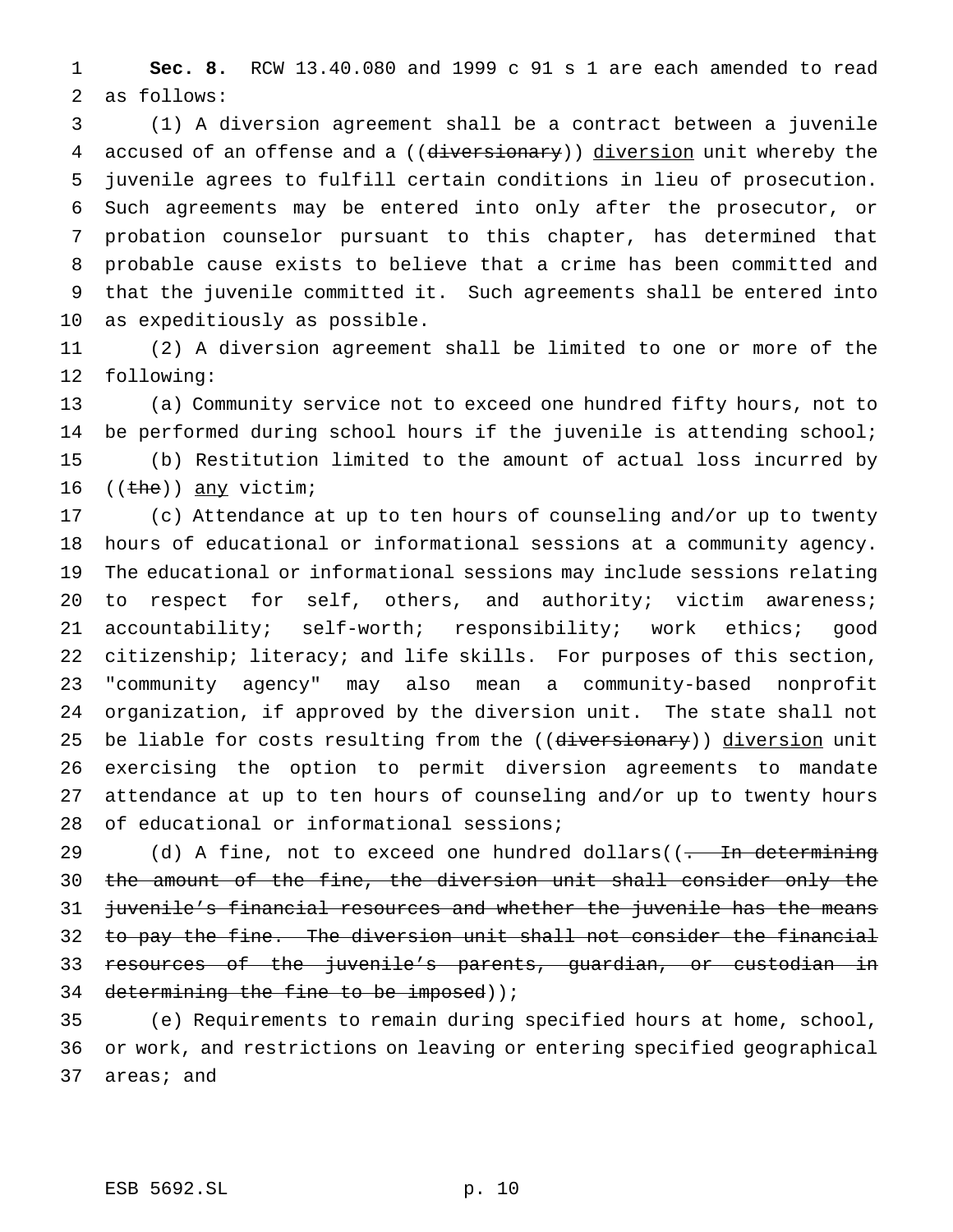1 (f) Upon request of ((the)) any victim or witness, requirements to refrain from any contact with victims or witnesses of offenses committed by the juvenile.

 (3) Notwithstanding the provisions of subsection (2) of this section, youth courts are not limited to the conditions imposed by subsection (2) of this section in imposing sanctions on juveniles pursuant to section 14 of this act.

8 (4) In assessing periods of community service to be performed and restitution to be paid by a juvenile who has entered into a diversion agreement, the court officer to whom this task is assigned shall consult with the juvenile's custodial parent or parents or guardian and 12 victims who have contacted the ((diversionary)) diversion unit and, to the extent possible, involve members of the community. Such members of the community shall meet with the juvenile and advise the court officer as to the terms of the diversion agreement and shall supervise the juvenile in carrying out its terms.

17  $((+4))$   $(5)(a)$  A diversion agreement may not exceed a period of six months and may include a period extending beyond the eighteenth birthday of the divertee.

 (b) If additional time is necessary for the juvenile to complete 21 restitution to  $((the))$  a victim, the time period limitations of this subsection may be extended by an additional six months.

 (c) If the juvenile has not paid the full amount of restitution by the end of the additional six-month period, then the juvenile shall be referred to the juvenile court for entry of an order establishing the amount of restitution still owed to the victim. In this order, the court shall also determine the terms and conditions of the restitution, including a payment plan extending up to ten years if the court determines that the juvenile does not have the means to make full restitution over a shorter period. For the purposes of this subsection  $((4+))$  (5)(c), the juvenile shall remain under the court's jurisdiction for a maximum term of ten years after the juvenile's eighteenth birthday. Prior to the expiration of the initial ten-year period, the juvenile court may extend the judgment for restitution an additional ten years. The court may not require the juvenile to pay full or partial restitution if the juvenile reasonably satisfies the court that he or she does not have the means to make full or partial restitution and could not reasonably acquire the means to pay the restitution over a ten-year period. The county clerk shall make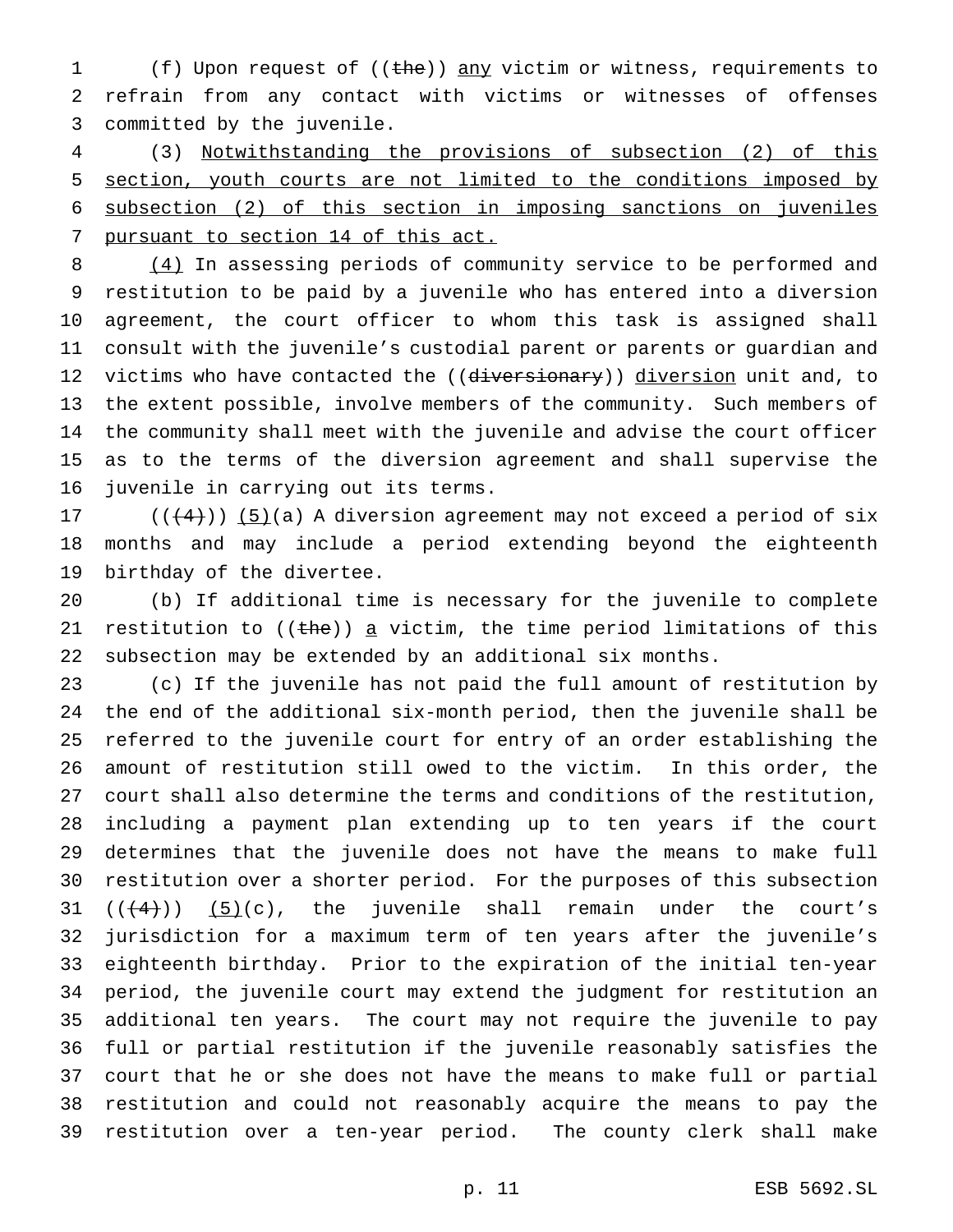disbursements to victims named in the order. The restitution to victims named in the order shall be paid prior to any payment for other penalties or monetary assessments. A juvenile under obligation to pay restitution may petition the court for modification of the restitution order.

6 ( $(\overline{5})$ ) (6) The juvenile shall retain the right to be referred to the court at any time prior to the signing of the diversion agreement.

 $((+6))$  (7) Divertees and potential divertees shall be afforded due 9 process in all contacts with a ((diversionary)) diversion unit regardless of whether the juveniles are accepted for diversion or whether the diversion program is successfully completed. Such due process shall include, but not be limited to, the following:

 (a) A written diversion agreement shall be executed stating all conditions in clearly understandable language;

 (b) Violation of the terms of the agreement shall be the only grounds for termination;

 (c) No divertee may be terminated from a diversion program without being given a court hearing, which hearing shall be preceded by:

 (i) Written notice of alleged violations of the conditions of the diversion program; and

 (ii) Disclosure of all evidence to be offered against the divertee; (d) The hearing shall be conducted by the juvenile court and shall include:

(i) Opportunity to be heard in person and to present evidence;

25 (ii) The right to confront and cross-examine all adverse witnesses;

 (iii) A written statement by the court as to the evidence relied on and the reasons for termination, should that be the decision; and

 (iv) Demonstration by evidence that the divertee has substantially violated the terms of his or her diversion agreement.

 (e) The prosecutor may file an information on the offense for which the divertee was diverted:

 (i) In juvenile court if the divertee is under eighteen years of age; or

 (ii) In superior court or the appropriate court of limited jurisdiction if the divertee is eighteen years of age or older.

 $((+7))$  (8) The diversion unit shall, subject to available funds, be responsible for providing interpreters when juveniles need interpreters to effectively communicate during diversion unit hearings or negotiations.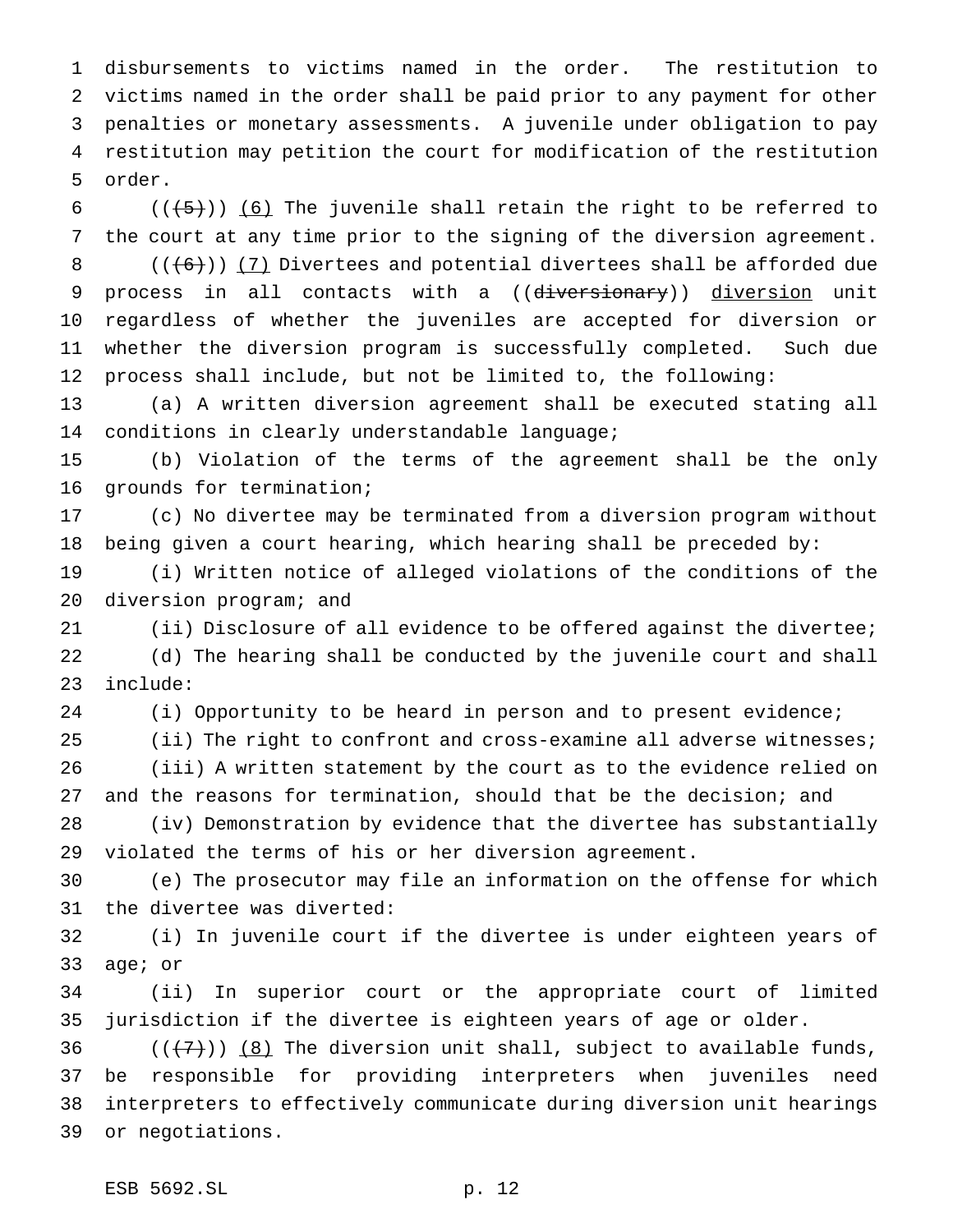1  $((+8))$  (9) The diversion unit shall be responsible for advising a divertee of his or her rights as provided in this chapter.

 $(1, 9)$  (( $(9)$ )) (10) The diversion unit may refer a juvenile to community-based counseling or treatment programs.

 ( $(\overline{+10})$ ) (11) The right to counsel shall inure prior to the initial interview for purposes of advising the juvenile as to whether he or she desires to participate in the diversion process or to appear in the juvenile court. The juvenile may be represented by counsel at any critical stage of the diversion process, including intake interviews and termination hearings. The juvenile shall be fully advised at the intake of his or her right to an attorney and of the relevant services an attorney can provide. For the purpose of this section, intake interviews mean all interviews regarding the diversion agreement process.

 The juvenile shall be advised that a diversion agreement shall constitute a part of the juvenile's criminal history as defined by RCW 13.40.020(7). A signed acknowledgment of such advisement shall be obtained from the juvenile, and the document shall be maintained by the 19 ((diversionary)) diversion unit together with the diversion agreement, and a copy of both documents shall be delivered to the prosecutor if requested by the prosecutor. The supreme court shall promulgate rules setting forth the content of such advisement in simple language.

23  $((+11))$   $(12)$  When a juvenile enters into a diversion agreement, the juvenile court may receive only the following information for dispositional purposes:

26 (a) The fact that a charge or charges were made;

(b) The fact that a diversion agreement was entered into;

(c) The juvenile's obligations under such agreement;

 (d) Whether the alleged offender performed his or her obligations under such agreement; and

(e) The facts of the alleged offense.

32  $((+12))$   $(13)$  A ((diversionary)) diversion unit may refuse to enter 33 into a diversion agreement with a juvenile. When a ((diversionary)) 34 diversion unit refuses to enter a diversion agreement with a juvenile, it shall immediately refer such juvenile to the court for action and shall forward to the court the criminal complaint and a detailed statement of its reasons for refusing to enter into a diversion 38 agreement. The ((diversionary)) diversion unit shall also immediately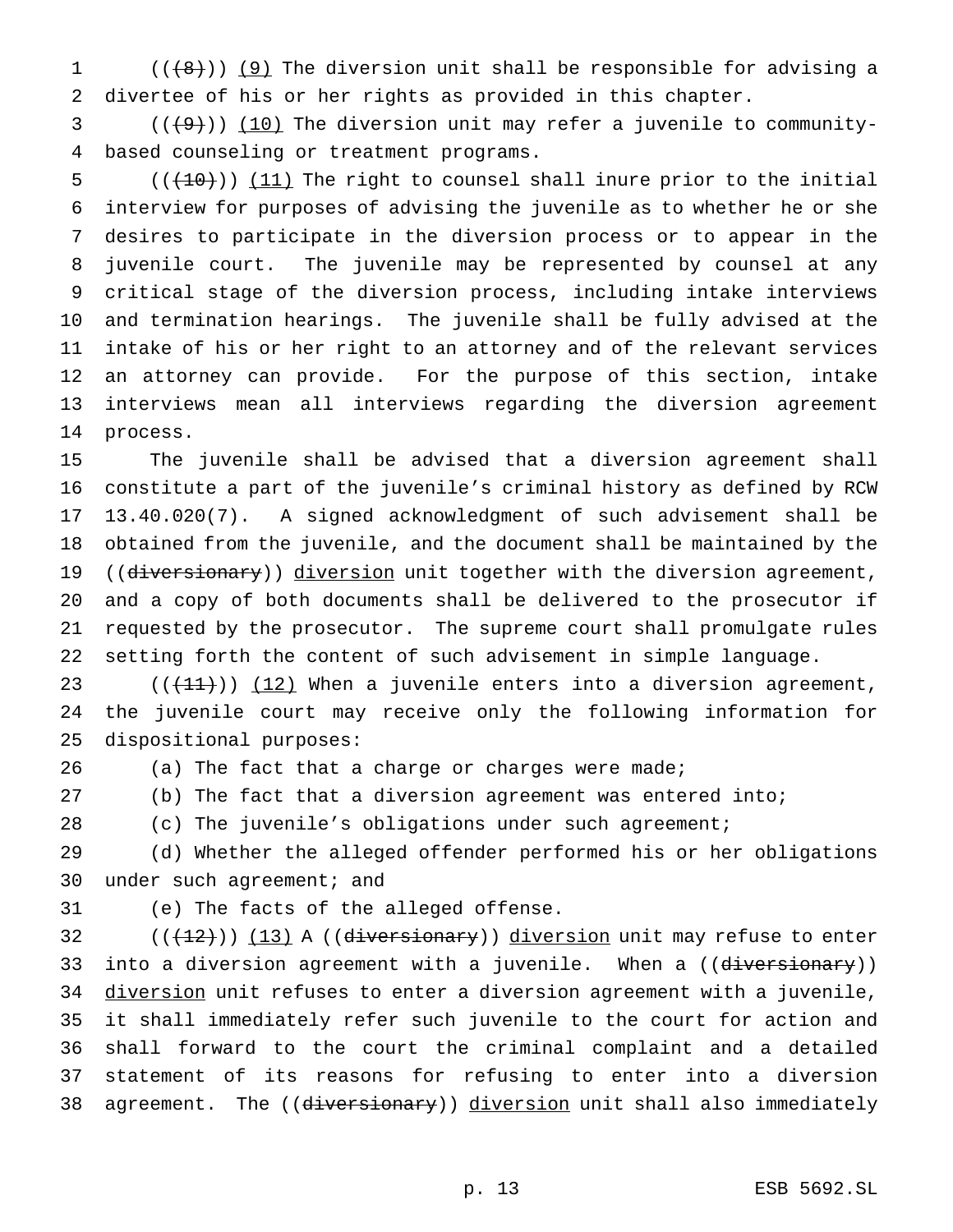refer the case to the prosecuting attorney for action if such juvenile violates the terms of the diversion agreement.

3 (((13))) (14) A ((diversionary)) diversion unit may, in instances where it determines that the act or omission of an act for which a juvenile has been referred to it involved no victim, or where it determines that the juvenile referred to it has no prior criminal history and is alleged to have committed an illegal act involving no threat of or instance of actual physical harm and involving not more than fifty dollars in property loss or damage and that there is no loss outstanding to the person or firm suffering such damage or loss, counsel and release or release such a juvenile without entering into a diversion agreement. A diversion unit's authority to counsel and 13 release a juvenile under this subsection ((shall)) includes the authority to refer the juvenile to community-based counseling or treatment programs. Any juvenile released under this subsection shall be advised that the act or omission of any act for which he or she had been referred shall constitute a part of the juvenile's criminal history as defined by RCW 13.40.020(7). A signed acknowledgment of such advisement shall be obtained from the juvenile, and the document shall be maintained by the unit, and a copy of the document shall be delivered to the prosecutor if requested by the prosecutor. The supreme court shall promulgate rules setting forth the content of such advisement in simple language. A juvenile determined to be eligible by 24 a ((diversionary)) diversion unit for release as provided in this subsection shall retain the same right to counsel and right to have his or her case referred to the court for formal action as any other juvenile referred to the unit.

 $((+14))$   $(15)$  A diversion unit may supervise the fulfillment of a diversion agreement entered into before the juvenile's eighteenth birthday and which includes a period extending beyond the divertee's eighteenth birthday.

 $((+15))$   $(16)$  If a fine required by a diversion agreement cannot reasonably be paid due to a change of circumstance, the diversion agreement may be modified at the request of the divertee and with the concurrence of the diversion unit to convert an unpaid fine into community service. The modification of the diversion agreement shall be in writing and signed by the divertee and the diversion unit. The number of hours of community service in lieu of a monetary penalty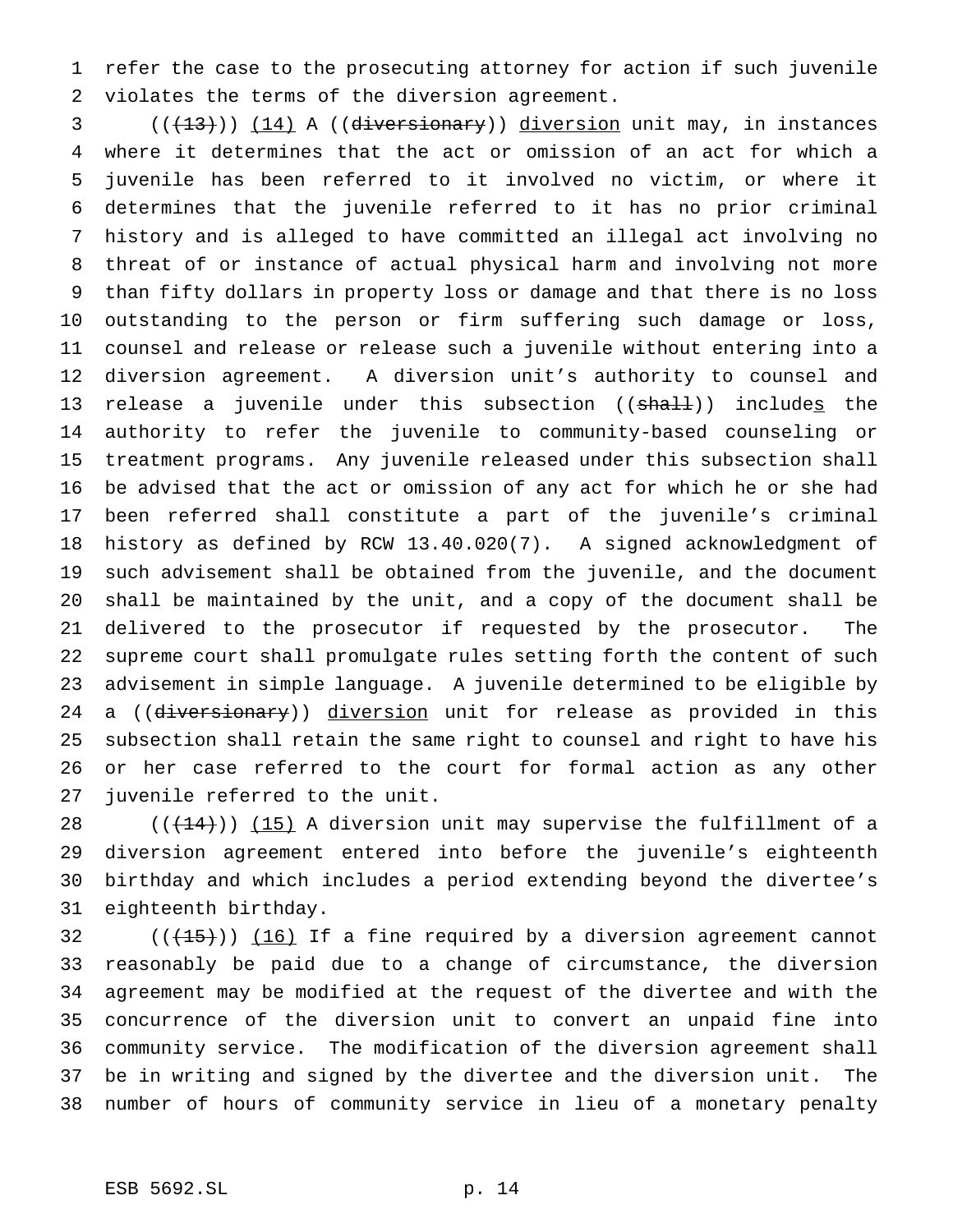shall be converted at the rate of the prevailing state minimum wage per hour.

3 (( $(16)$ )) (17) Fines imposed under this section shall be collected and paid into the county general fund in accordance with procedures established by the juvenile court administrator under RCW 13.04.040 and may be used only for juvenile services. In the expenditure of funds for juvenile services, there shall be a maintenance of effort whereby counties exhaust existing resources before using amounts collected under this section.

 NEW SECTION. **Sec. 9.** A new section is added to chapter 13.40 RCW to read as follows:

 Youth courts provide a diversion for cases involving juvenile offenders, in which participants, under the supervision of an adult coordinator, may serve in various capacities within the program, acting in the role of jurors, lawyers, bailiffs, clerks, and judges. Youths who appear before youth courts are youths eligible for diversion pursuant to RCW 13.40.070 (6) and (7). Youth courts have no jurisdiction except as provided for in this act. Youth courts are diversion units and not courts established under Article IV of the state Constitution.

 NEW SECTION. **Sec. 10.** A new section is added to chapter 13.40 RCW to read as follows:

 (1) The administrative office of the courts shall encourage the juvenile courts to work with cities and counties to implement, expand, or use youth court programs for juveniles who commit diversion-eligible offenses, civil, or traffic infractions. Program operations of youth court programs may be funded by government and private grants. Youth court programs are limited to those that:

 (a) Are developed using the guidelines for creating and operating youth court programs developed by nationally recognized experts in youth court projects;

(b) Target offenders age eight through seventeen; and

(c) Emphasize the following principles:

(i) Youth must be held accountable for their problem behavior;

 (ii) Youth must be educated about the impact their actions have on themselves and others including their victims, their families, and their community;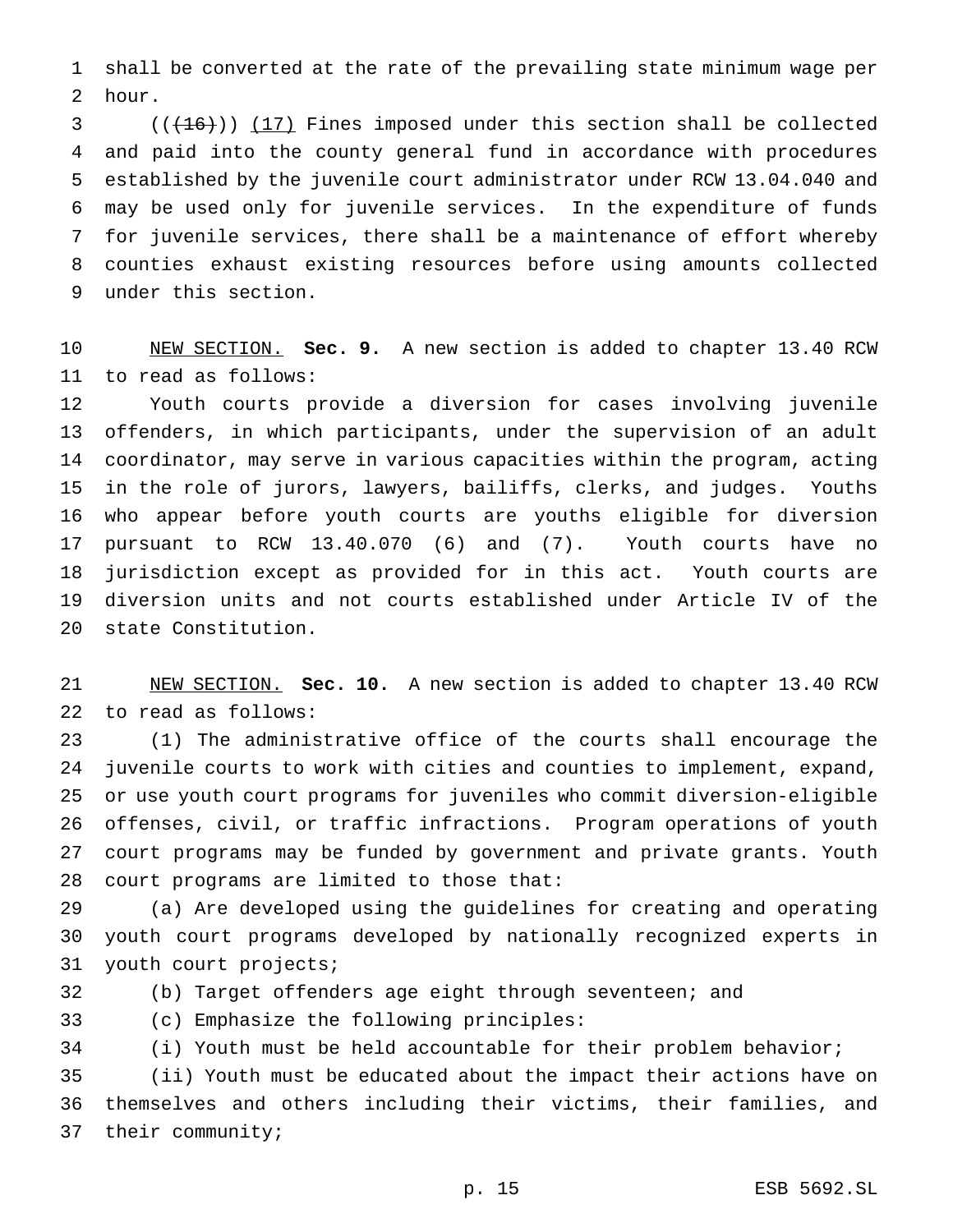(iii) Youth must develop skills to resolve problems with their peers more effectively; and

 (iv) Youth should be provided a meaningful forum to practice and enhance newly developed skills.

 (2) Youth court programs under this section may be established by private nonprofit organizations and schools, upon prior approval and under the supervision of juvenile court.

 NEW SECTION. **Sec. 11.** A new section is added to chapter 13.40 RCW to read as follows:

 (1) Youth courts have authority over juveniles ages eight through seventeen who:

 (a) Along with their parent, guardian, or legal custodian, 13 voluntarily and in writing request youth court involvement;

14 (b) Admit they have committed the offense they are referred for;

 (c) Along with their parent, guardian, or legal custodian, waive any privilege against self-incrimination concerning the offense; and

 (d) Along with their parent, guardian, or legal custodian, agree to comply with the youth court disposition of the case.

 (2) Youth courts shall not exercise authority over youth who are under the continuing jurisdiction of the juvenile court for law violations, including a youth with a matter pending before the juvenile court but which has not yet been adjudicated.

 (3) Youth courts may decline to accept a youth for youth court disposition for any reason and may terminate a youth from youth court participation at any time.

 (4) A youth or his or her parent, guardian, or legal custodian may withdraw from the youth court process at any time.

 (5) Youth courts shall give any victims of a juvenile the opportunity to be notified, present, and heard in any youth court proceeding.

 NEW SECTION. **Sec. 12.** A new section is added to chapter 13.40 RCW to read as follows:

 Youth court may not notify the juvenile court of satisfaction of conditions until all ordered restitution has been paid.

 NEW SECTION. **Sec. 13.** A new section is added to chapter 13.40 RCW to read as follows:

ESB 5692.SL p. 16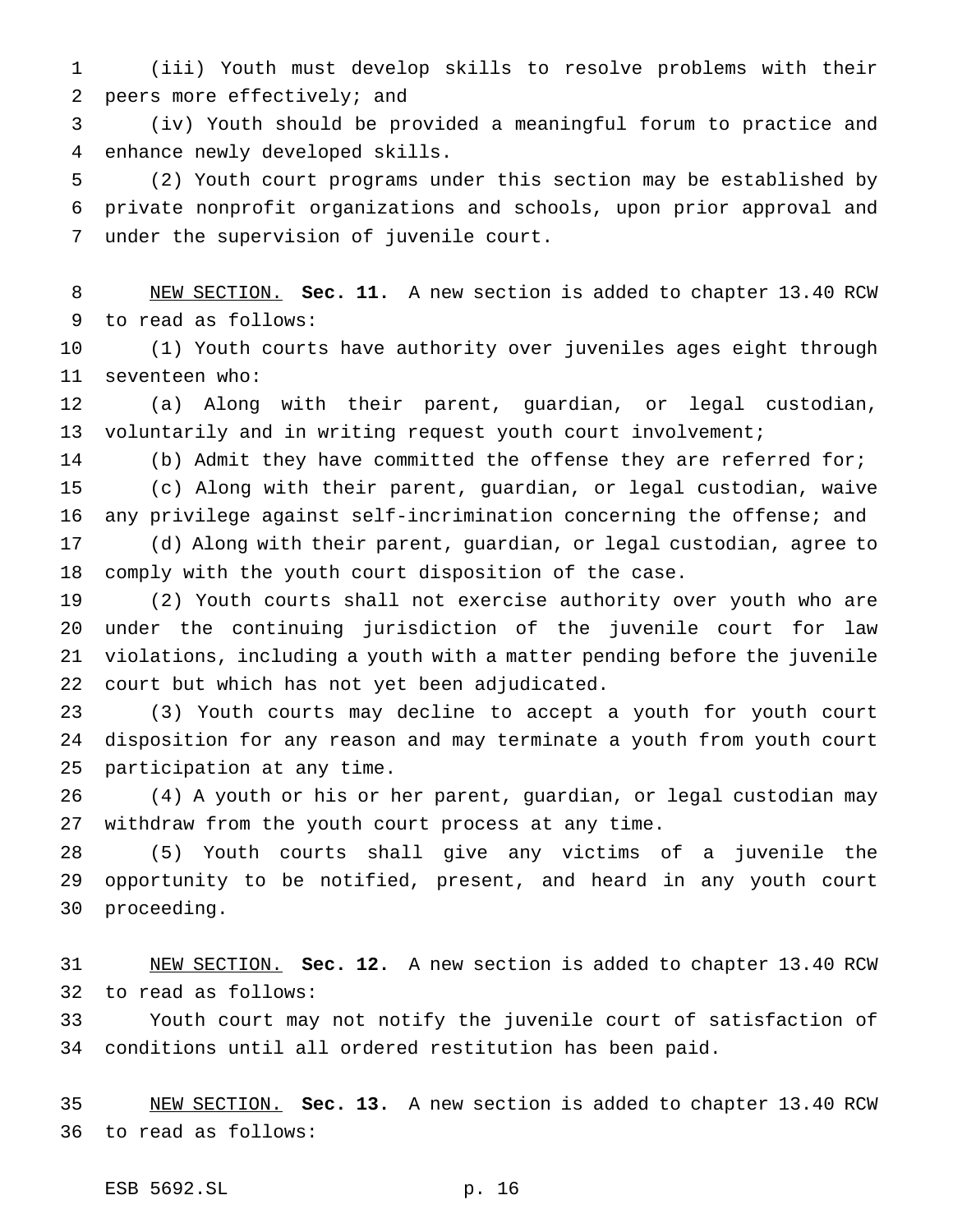Every youth appearing before a youth court shall be accompanied by his or her parent, guardian, or legal custodian.

 NEW SECTION. **Sec. 14.** A new section is added to chapter 13.40 RCW to read as follows:

 (1) Youth court dispositional options include those delineated in RCW 13.40.080, and may also include:

 (a) Participating in law-related education classes, appropriate 8 counseling, treatment, or other education programs;

(b) Providing periodic reports to the youth court;

10 (c) Participating in mentoring programs;

(d) Serving as a participant in future youth court proceedings;

(e) Writing apology letters; or

(f) Writing essays.

 (2) Youth courts shall not impose a term of confinement or detention. Youth courts may require that the youth pay reasonable fees to participate in youth court and in classes, counseling, treatment, or other educational programs that are the disposition of the youth court.

 (3) A youth court disposition shall be completed within one hundred eighty days from the date of referral.

 (4) Pursuant to RCW 13.40.080(1), a youth court disposition shall be reduced to writing and signed by the youth and his or her parent, guardian, or legal custodian accepting the disposition terms.

 (5) Youth court shall notify the juvenile court upon successful or unsuccessful completion of the disposition.

 (6) Youth court shall notify the prosecutor or probation counselor of a failure to successfully complete the youth court disposition.

 NEW SECTION. **Sec. 15.** A new section is added to chapter 13.40 RCW to read as follows:

 A youth court may require that a youth pay a nonrefundable fee, not exceeding thirty dollars, to cover the costs of administering the program. The fee may be reduced or waived for a participant. Fees shall be paid to and accounted for by the youth court.

 **Sec. 16.** RCW 9.94A.850 and 2000 c 28 s 41 are each amended to read as follows:

 (1) A sentencing guidelines commission is established as an agency of state government.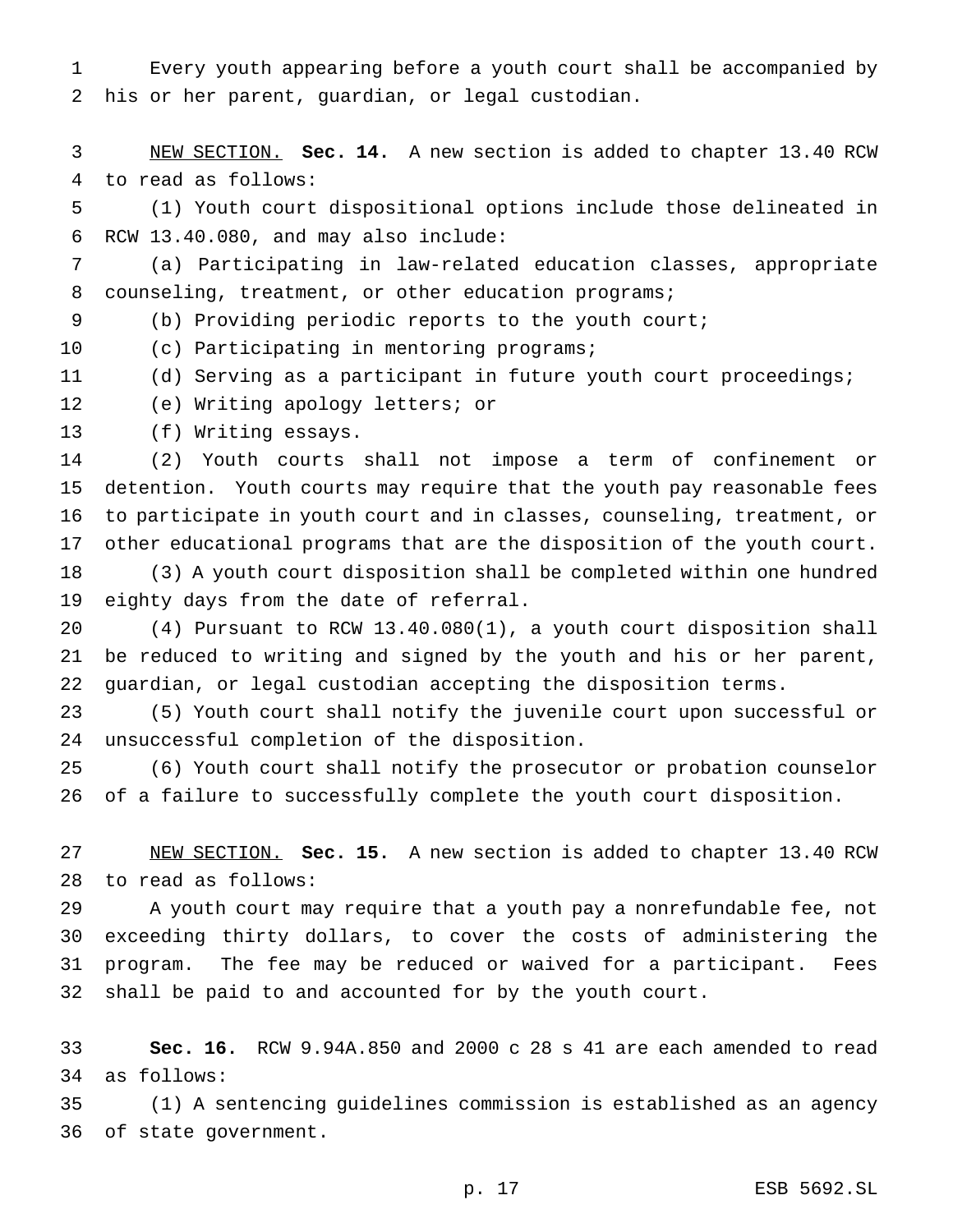(2) The legislature finds that the commission, having accomplished its original statutory directive to implement this chapter, and having expertise in sentencing practice and policies, shall:

 (a) Evaluate state sentencing policy, to include whether the sentencing ranges and standards are consistent with and further:

 (i) The purposes of this chapter as defined in RCW 9.94A.010; and (ii) The intent of the legislature to emphasize confinement for the violent offender and alternatives to confinement for the nonviolent offender.

 The commission shall provide the governor and the legislature with its evaluation and recommendations under this subsection not later than 12 December 1, 1996, and every two years thereafter;

 (b) Recommend to the legislature revisions or modifications to the standard sentence ranges, state sentencing policy, prosecuting standards, and other standards. If implementation of the revisions or modifications would result in exceeding the capacity of correctional facilities, then the commission shall accompany its recommendation with an additional list of standard sentence ranges which are consistent with correction capacity;

 (c) Study the existing criminal code and from time to time make recommendations to the legislature for modification;

 (d)(i) Serve as a clearinghouse and information center for the collection, preparation, analysis, and dissemination of information on state and local adult and juvenile sentencing practices; (ii) develop and maintain a computerized adult and juvenile sentencing information system by individual superior court judge consisting of offender, offense, history, and sentence information entered from judgment and 28 sentence forms for all adult felons; and (iii) conduct ongoing research regarding adult and juvenile sentencing guidelines, use of total confinement and alternatives to total confinement, plea bargaining, and other matters relating to the improvement of the adult criminal justice system and the juvenile justice system;

 (e) Assume the powers and duties of the juvenile disposition standards commission after June 30, 1996;

 (f) Evaluate the effectiveness of existing disposition standards and related statutes in implementing policies set forth in RCW 13.40.010 generally, specifically review the guidelines relating to the confinement of minor and first-time offenders as well as the use of diversion, and review the application of current and proposed juvenile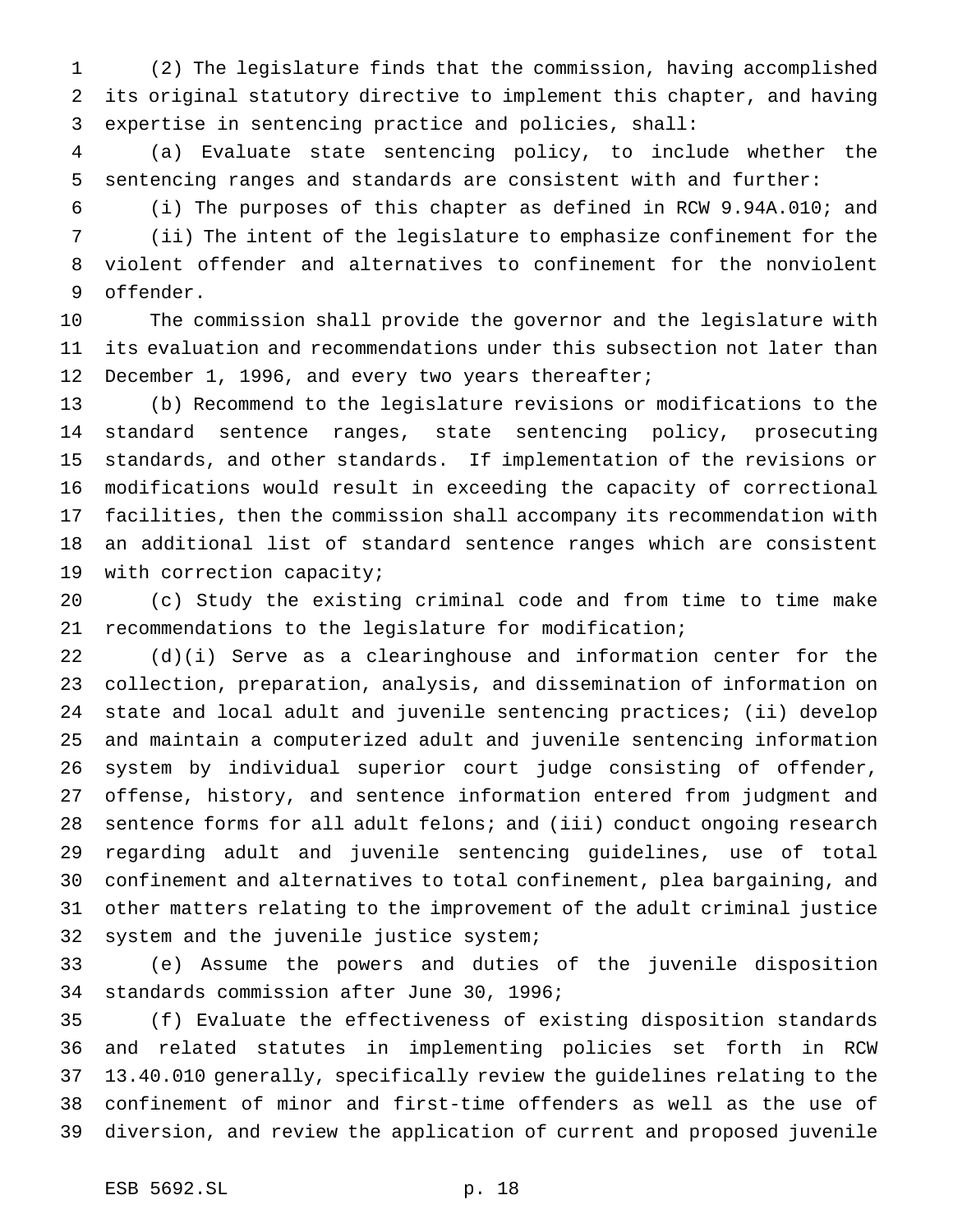sentencing standards and guidelines for potential adverse impacts on the sentencing outcomes of racial and ethnic minority youth;

 (g) Solicit the comments and suggestions of the juvenile justice community concerning disposition standards, and make recommendations to the legislature regarding revisions or modifications of the standards. The evaluations shall be submitted to the legislature on December 1 of each odd-numbered year. The department of social and health services shall provide the commission with available data concerning the implementation of the disposition standards and related statutes and their effect on the performance of the department's responsibilities relating to juvenile offenders, and with recommendations for modification of the disposition standards. The office of the administrator for the courts shall provide the commission with 14 available data on diversion, including the use of youth court programs, and dispositions of juvenile offenders under chapter 13.40 RCW; and

 (h) Not later than December 1, 1997, and at least every two years thereafter, based on available information, report to the governor and the legislature on:

19 (i) Racial disproportionality in juvenile and adult sentencing, 20 and, if available, the impact that diversions, such as youth courts, have on racial disproportionality in juvenile prosecution, 22 adjudication, and sentencing;

 (ii) The capacity of state and local juvenile and adult facilities and resources; and

(iii) Recidivism information on adult and juvenile offenders.

 (3) Each of the commission's recommended standard sentence ranges shall include one or more of the following: Total confinement, partial confinement, community supervision, community service, and a fine.

 (4) The standard sentence ranges of total and partial confinement under this chapter are subject to the following limitations:

 (a) If the maximum term in the range is one year or less, the minimum term in the range shall be no less than one-third of the maximum term in the range, except that if the maximum term in the range is ninety days or less, the minimum term may be less than one-third of the maximum;

 (b) If the maximum term in the range is greater than one year, the minimum term in the range shall be no less than seventy-five percent of the maximum term in the range, except that for murder in the second degree in seriousness level XIV under RCW 9.94A.510, the minimum term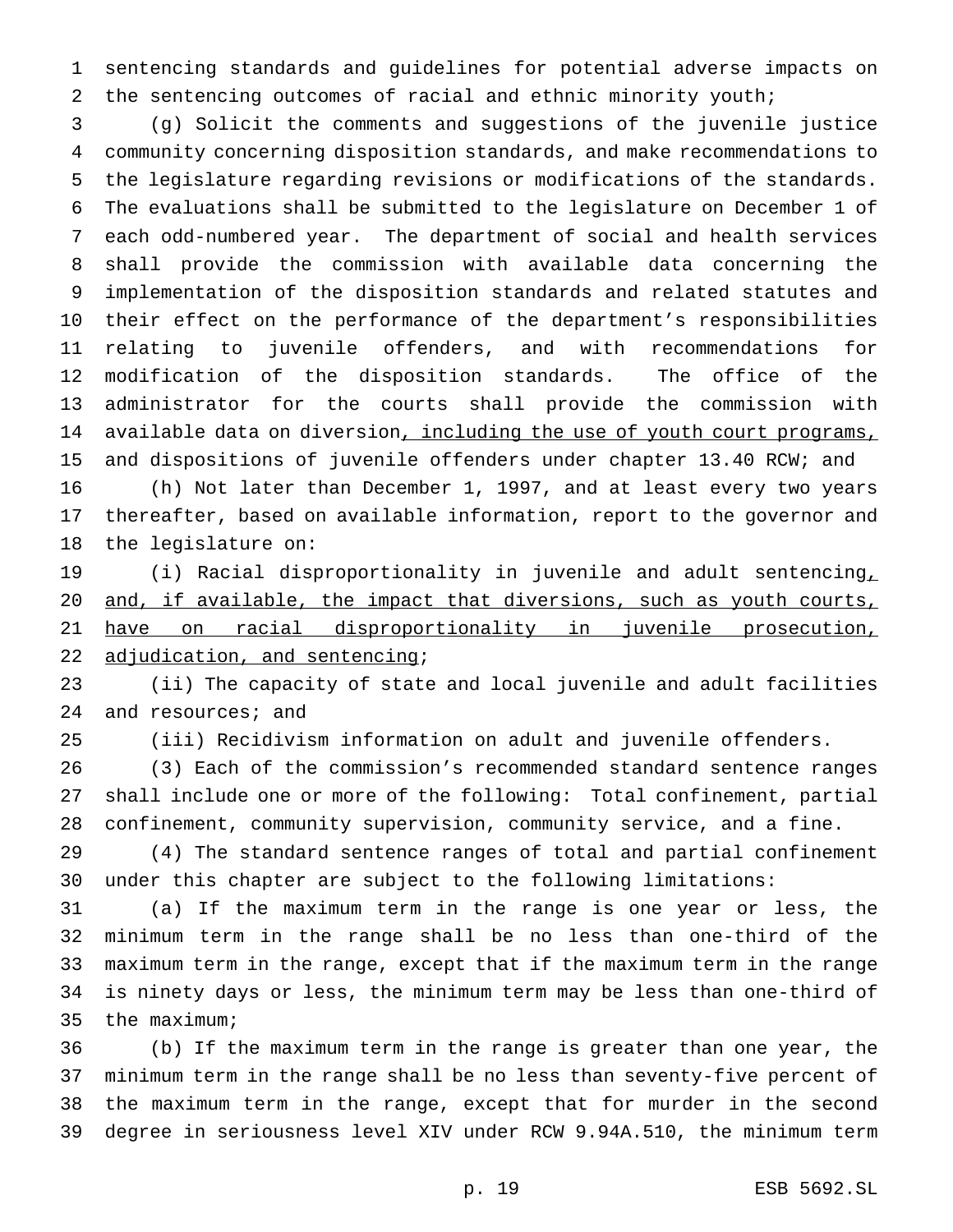in the range shall be no less than fifty percent of the maximum term in the range; and

 (c) The maximum term of confinement in a range may not exceed the statutory maximum for the crime as provided in RCW 9A.20.021.

 (5)(a) Not later than December 31, 1999, the commission shall propose to the legislature the initial community custody ranges to be included in sentences under RCW 9.94A.715 for crimes committed on or after July 1, 2000. Not later than December 31 of each year, the commission may propose modifications to the ranges. The ranges shall be based on the principles in RCW 9.94A.010, and shall take into account the funds available to the department for community custody. The minimum term in each range shall not be less than one-half of the maximum term.

 (b) The legislature may, by enactment of a legislative bill, adopt or modify the community custody ranges proposed by the commission. If the legislature fails to adopt or modify the initial ranges in its next regular session after they are proposed, the proposed ranges shall take effect without legislative approval for crimes committed on or after July 1, 2000.

 (c) When the commission proposes modifications to ranges pursuant to this subsection, the legislature may, by enactment of a bill, adopt or modify the ranges proposed by the commission for crimes committed on or after July 1 of the year after they were proposed. Unless the legislature adopts or modifies the commission's proposal in its next regular session, the proposed ranges shall not take effect.

 (6) The commission shall exercise its duties under this section in conformity with chapter 34.05 RCW.

 NEW SECTION. **Sec. 17.** A new section is added to chapter 28A.300 RCW to read as follows:

 The office of the superintendent of public instruction shall encourage school districts to implement, expand, or use student court programs for students who commit violations of school rules and policies. Program operations of student courts may be funded by government and private grants. Student court programs are limited to those that:

 (1) Are developed using the guidelines for creating and operating student court programs developed by nationally recognized student court projects;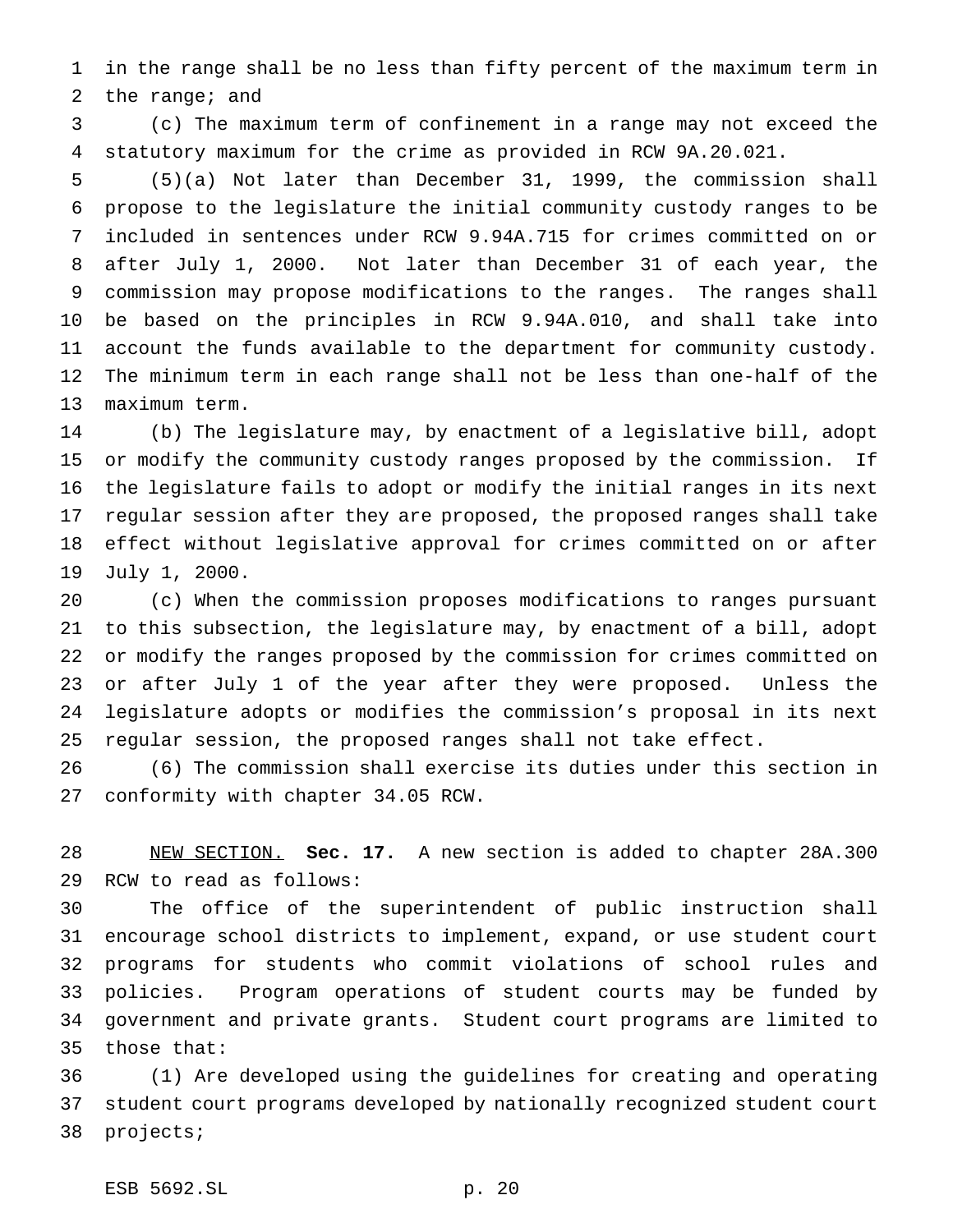(2) Target violations of school rules by students enrolled in public or private school; and

(3) Emphasize the following principles:

(a) Youth must be held accountable for their problem behavior;

 (b) Youth must be educated about the impact their actions have on themselves and others including the school, school personnel, their classmates, their families, and their community;

 (c) Youth must develop skills to resolve problems with their peers more effectively; and

 (d) Youth should be provided a meaningful forum to practice and enhance newly developed skills.

 NEW SECTION. **Sec. 18.** A new section is added to chapter 28A.320 RCW to read as follows:

 Local school boards may provide for school credit for participation as a member of a youth court as defined in section 1 of this act or RCW 13.40.020 or a student court pursuant to section 17 of this act.

 **Sec. 19.** RCW 13.40.250 and 1997 c 338 s 36 are each amended to read as follows:

 A traffic or civil infraction case involving a juvenile under the age of sixteen may be diverted in accordance with the provisions of this chapter or filed in juvenile court.

 (1) If a notice of a traffic or civil infraction is filed in juvenile court, the juvenile named in the notice shall be afforded the same due process afforded to adult defendants in traffic infraction cases.

 (2) A monetary penalty imposed upon a juvenile under the age of sixteen who is found to have committed a traffic or civil infraction may not exceed one hundred dollars. At the juvenile's request, the court may order performance of a number of hours of community service in lieu of a monetary penalty, at the rate of the prevailing state minimum wage per hour.

 (3) A diversion agreement entered into by a juvenile referred pursuant to this section shall be limited to thirty hours of community service, or educational or informational sessions.

 (4) Traffic or civil infractions referred to a youth court pursuant to this section are subject to the conditions imposed by section 14 of this act.